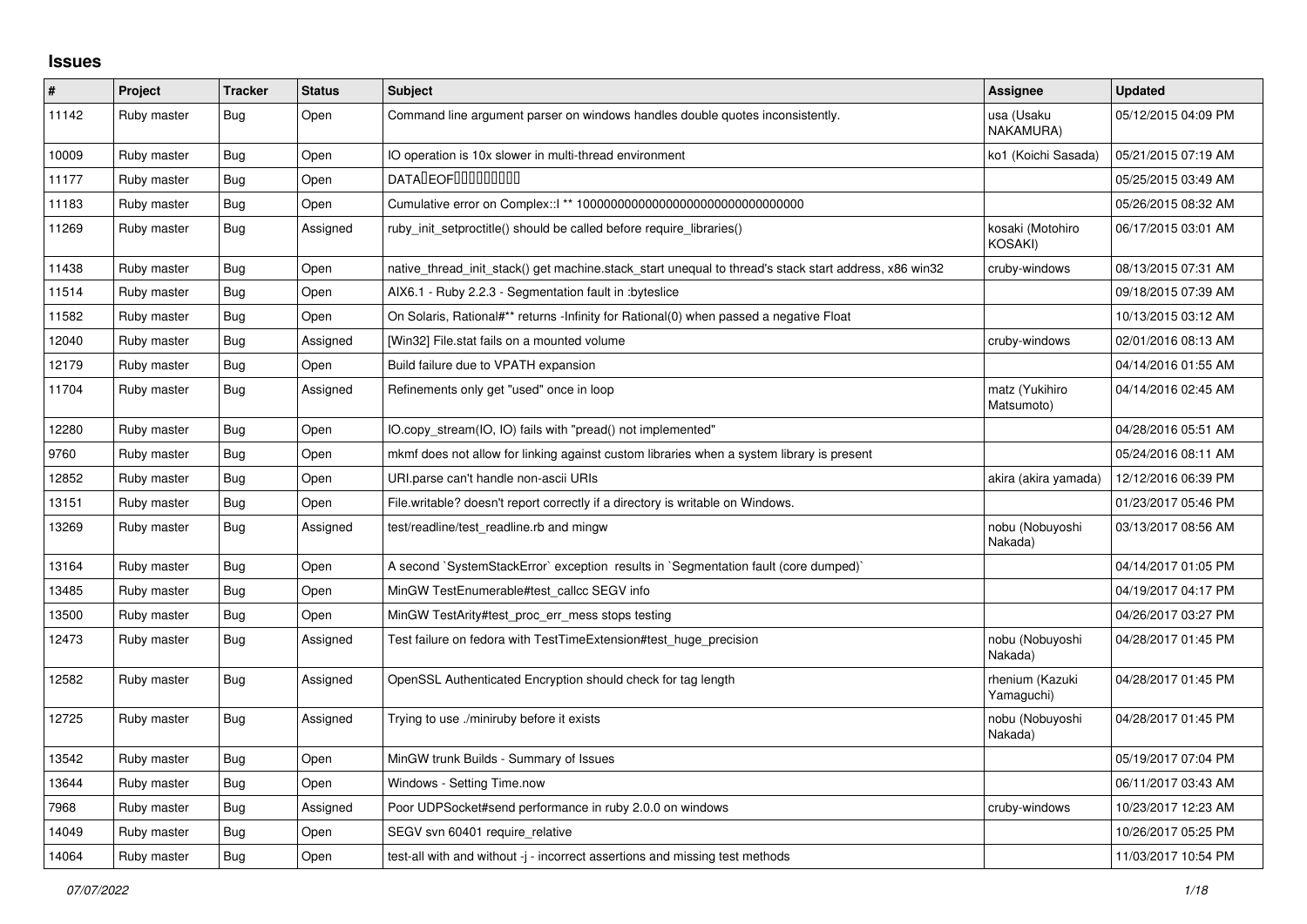| #     | Project     | <b>Tracker</b> | <b>Status</b> | <b>Subject</b>                                                                                                    | <b>Assignee</b>                     | <b>Updated</b>      |
|-------|-------------|----------------|---------------|-------------------------------------------------------------------------------------------------------------------|-------------------------------------|---------------------|
| 14083 | Ruby master | Bug            | Open          | Refinement in block calling incorrect method                                                                      |                                     | 11/05/2017 07:36 PM |
| 13571 | Ruby master | Bug            | Open          | Script arguments, encoding, windows / MinGW                                                                       |                                     | 11/12/2017 10:53 PM |
| 4040  | Ruby master | Bug            | Assigned      | SystemStackError with Hash[*a] for Large _a_                                                                      | ko1 (Koichi Sasada)                 | 12/25/2017 06:14 PM |
| 6351  | Ruby master | Bug            | Assigned      | transcode table generator does not support multi characters of Unicode                                            | duerst (Martin Dürst)               | 12/25/2017 06:15 PM |
| 7742  | Ruby master | Bug            | Open          | System encoding (Windows-1258) is not recognized by Ruby to convert back to UTF-8                                 | duerst (Martin Dürst)               | 12/25/2017 06:15 PM |
| 7859  | Ruby master | Bug            | Assigned      | Readline: Incorrect arrow key behavior in vi editing mode insert mode with Readline 6.2                           | kouji (Kouji Takao)                 | 12/25/2017 06:15 PM |
| 7892  | Ruby master | Bug            | Open          | MIME encoding bug of NKF.nkf                                                                                      | naruse (Yui<br>NARUSE)              | 12/25/2017 06:15 PM |
| 9189  | Ruby master | Bug            | Assigned      | Build failure on Windows in case of nonascii TEMP environment.                                                    |                                     | 01/05/2018 09:00 PM |
| 9507  | Ruby master | Bug            | Open          | Ruby 2.1.0 is broken on ARMv5: tried to create Proc object without a block                                        | charliesome (Charlie<br>Somerville) | 01/05/2018 09:00 PM |
| 9944  | Ruby master | Bug            | Assigned      | in ruby for windows in "system" a redirection to append a file works incorrectly                                  | cruby-windows                       | 01/05/2018 09:00 PM |
| 9955  | Ruby master | Bug            | Assigned      | issue building dll on mingw, library not found                                                                    | nobu (Nobuyoshi<br>Nakada)          | 01/05/2018 09:00 PM |
| 5317  | Ruby master | Bug            | Assigned      |                                                                                                                   | nobu (Nobuyoshi<br>Nakada)          | 01/05/2018 09:00 PM |
| 6360  | Ruby master | Bug            | Assigned      | Debug information build even without requesting it                                                                | nobu (Nobuyoshi<br>Nakada)          | 01/05/2018 09:00 PM |
| 7964  | Ruby master | Bug            | Assigned      | Writing an ASCII-8BIT String to a StringIO created from a UTF-8 String                                            | nobu (Nobuyoshi<br>Nakada)          | 01/05/2018 09:00 PM |
| 7976  | Ruby master | Bug            | Assigned      | TracePoint call is at call point, not call site                                                                   | ko1 (Koichi Sasada)                 | 01/05/2018 09:00 PM |
| 8782  | Ruby master | Bug            | Assigned      | Don't set rl getc function on editline                                                                            | kouji (Kouji Takao)                 | 01/05/2018 09:00 PM |
| 14422 | Ruby master | Bug            | Open          | Ruby configuration options should not be reused for gem builds                                                    |                                     | 03/05/2018 03:32 PM |
| 4173  | Ruby master | <b>Bug</b>     | Open          | TestProcess#test_wait_and_sigchild DDDDDDDD                                                                       |                                     | 03/15/2018 08:29 AM |
| 14679 | Ruby master | Bug            | Assigned      | StdLib gems should properly specify their dependencies                                                            | hsbt (Hiroshi<br>SHIBATA)           | 04/11/2018 01:14 PM |
| 14681 | Ruby master | Bug            | Open          | syswrite': stream closed in another thread (IOError)                                                              |                                     | 04/22/2018 12:12 AM |
| 14727 | Ruby master | Bug            | Assigned      | TestQueue#test queue with trap always timeout on Windows10                                                        | ko1 (Koichi Sasada)                 | 05/01/2018 02:59 AM |
| 14761 | Ruby master | <b>Bug</b>     | Open          | TestThread#test join limits hangs up on Solaris 10 with gcc                                                       |                                     | 05/16/2018 05:23 AM |
| 14543 | Ruby master | Bug            | Assigned      | 'make commit' show error of 'common-srcs'                                                                         | nobu (Nobuyoshi<br>Nakada)          | 06/02/2018 04:17 AM |
| 14826 | Ruby master | Bug            | Open          | make: *** [.ext/include/sparc-solaris2.10/rb_mjit_min_header-2.6.0.h] Error 1 on Solaris 10 with very old<br>gcc3 |                                     | 06/05/2018 02:02 PM |
| 14838 | Ruby master | <b>Bug</b>     | Open          | RegexpError with double "s" in look-behind assertion in case-insensitive unicode regexp                           |                                     | 06/09/2018 04:04 PM |
| 14906 | Ruby master | <b>Bug</b>     | Open          | MinGW failure - TestIO#test copy stream no busy wait                                                              |                                     | 07/12/2018 03:52 AM |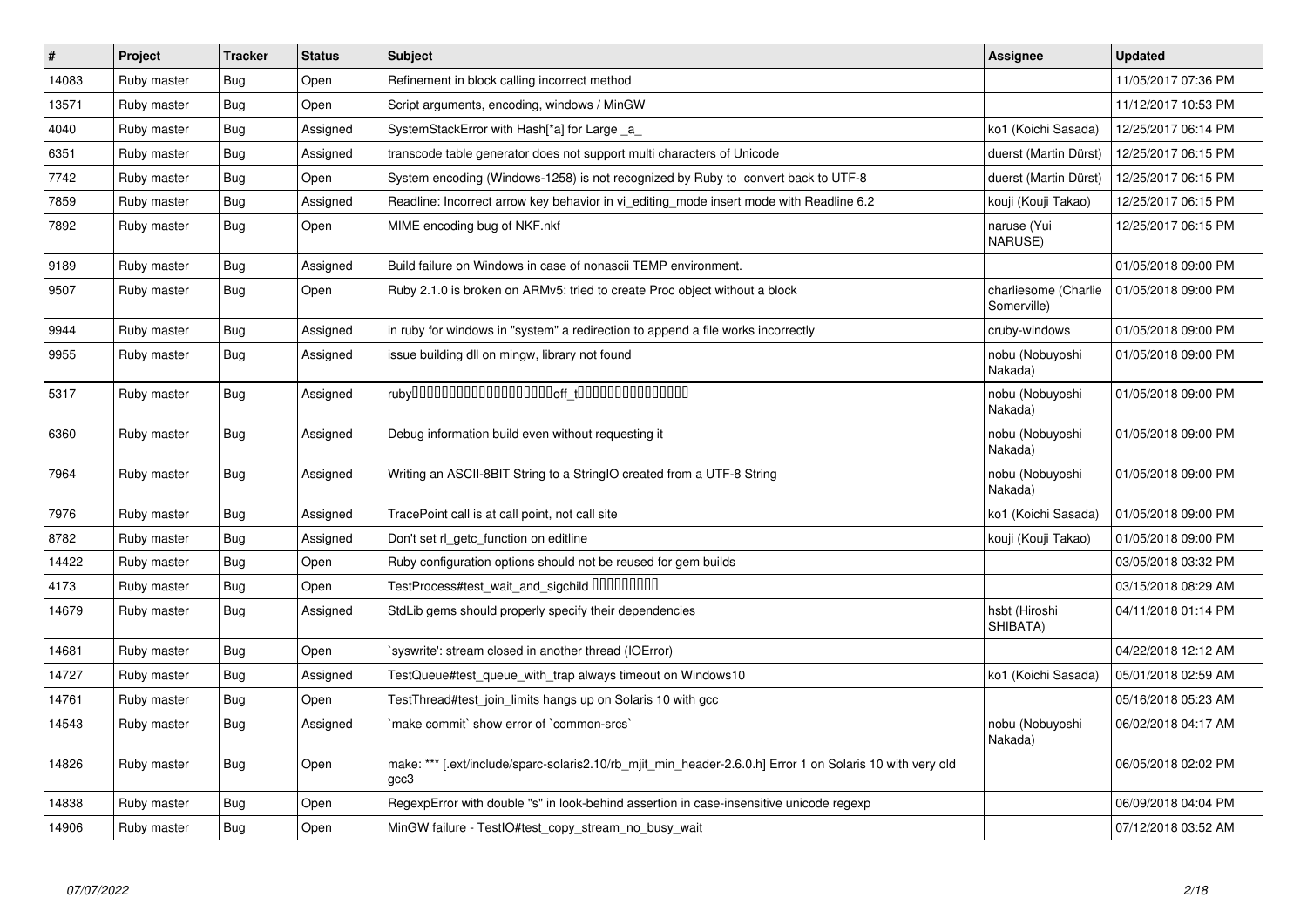| $\vert$ # | Project     | <b>Tracker</b> | <b>Status</b> | Subject                                                                                                                                               | <b>Assignee</b>              | <b>Updated</b>      |
|-----------|-------------|----------------|---------------|-------------------------------------------------------------------------------------------------------------------------------------------------------|------------------------------|---------------------|
| 9366      | Ruby master | Bug            | Assigned      | "make -j32 check TESTS=-j32" occasionally fails on rubygems/specification                                                                             | hsbt (Hiroshi<br>SHIBATA)    | 07/26/2018 02:13 AM |
| 14957     | Ruby master | Bug            | Open          | MinGW, gcc 8.2.0, bootstraptest test_thread.rb - failure ?                                                                                            |                              | 08/03/2018 02:46 PM |
| 14971     | Ruby master | <b>Bug</b>     | Open          | error: implicit declaration of function 'rb_vm_call0                                                                                                  | nobu (Nobuyoshi<br>Nakada)   | 09/06/2018 03:53 AM |
| 14364     | Ruby master | Bug            | Open          | Regexp last match variable in procs                                                                                                                   |                              | 09/14/2018 05:28 AM |
| 15072     | Ruby master | Bug            | Open          | thread.c:4356:5: error: implicit declaration of function 'ubf_list_atfork'                                                                            | normalperson (Eric<br>Wong)  | 09/20/2018 03:32 AM |
| 15247     | Ruby master | Bug            | Open          | Windows - TEMP folder, non 8.3 & drive, fails & errors in test-all (ruby & rdoc)                                                                      |                              | 10/23/2018 05:02 PM |
| 15263     | Ruby master | <b>Bug</b>     | Open          | [PATCH] vm_trace.c (postponed_job_register): only hit main thread                                                                                     | ko1 (Koichi Sasada)          | 10/27/2018 11:35 PM |
| 15310     | Ruby master | Bug            | Open          | [PATCH] thread_pthread.c: close race from UBF_TIMER and non-GVL-releasing thread                                                                      |                              | 11/20/2018 12:50 AM |
| 15315     | Ruby master | <b>Bug</b>     | Open          | ec_switch can still lose interrupts                                                                                                                   | ko1 (Koichi Sasada)          | 11/20/2018 09:32 AM |
| 15367     | Ruby master | Bug            | Open          | IO.select is not resumed when io-object gets closed                                                                                                   |                              | 12/03/2018 10:22 AM |
| 15386     | Ruby master | Bug            | Open          | [PATCH] io.c (rb_io_check_char_readable): do not io_fflush buffered sockets                                                                           |                              | 12/06/2018 11:38 AM |
| 14640     | Ruby master | <b>Bug</b>     | Open          | [win32] File.realpath treats a relative path with a drive letter as an absolute path.                                                                 | cruby-windows                | 12/10/2018 07:09 AM |
| 14474     | Ruby master | <b>Bug</b>     | Open          | skip "TestException#test_thread_signal_location" as known bug                                                                                         |                              | 12/10/2018 07:09 AM |
| 15423     | Ruby master | <b>Bug</b>     | Open          | fork leapfrog leaks memory on FreeBSD 11.2                                                                                                            |                              | 12/16/2018 02:28 PM |
| 15599     | Ruby master | Bug            | Open          | Mixing autoload and require causes deadlock and incomplete definition.                                                                                |                              | 02/12/2019 01:40 PM |
| 15550     | Ruby master | Bug            | Assigned      | Windows - gem bin files - can't run from bash shell                                                                                                   | hsbt (Hiroshi<br>SHIBATA)    | 03/20/2019 01:05 AM |
| 15598     | Ruby master | <b>Bug</b>     | Open          | Deadlock on mutual reference of autoloaded constants                                                                                                  |                              | 03/20/2019 10:58 AM |
| 15438     | Ruby master | Bug            | Open          | Threads can't switch faster than TIME_QUANTUM_(NSEC USEC MSEC)                                                                                        |                              | 03/25/2019 08:53 PM |
| 15764     | Ruby master | Bug            | Open          | Whitespace and control characters should not be permitted in tokens                                                                                   | matz (Yukihiro<br>Matsumoto) | 04/22/2019 07:48 AM |
| 11174     | Ruby master | Bug            | Open          | threads memory leak                                                                                                                                   | ko1 (Koichi Sasada)          | 06/17/2019 03:17 PM |
| 11526     | Ruby master | Bug            | Assigned      | Streaming HTTP requests are not idempotent and should not be retried                                                                                  | naruse (Yui<br>NARUSE)       | 07/01/2019 09:16 PM |
| 8444      | Ruby master | <b>Bug</b>     | Open          | Regexp vars \$~ and friends are not thread local                                                                                                      | ko1 (Koichi Sasada)          | 07/30/2019 07:38 AM |
| 10919     | Ruby master | <b>Bug</b>     | Assigned      | [gem install] installs multipe platforms                                                                                                              | hsbt (Hiroshi<br>SHIBATA)    | 07/30/2019 07:44 AM |
| 9115      | Ruby master | <b>Bug</b>     | Assigned      | Logger traps all exceptions; breaks Timeout                                                                                                           | sonots (Naotoshi<br>Seo)     | 08/20/2019 12:47 PM |
| 10436     | Ruby master | <b>Bug</b>     | Open          | ruby -c and ripper inconsistency: m(&nil) {}                                                                                                          |                              | 08/27/2019 12:08 AM |
| 16145     | Ruby master | Bug            | Open          | regexp match error if mixing /i, character classes, and utf8                                                                                          |                              | 09/06/2019 05:52 AM |
| 16158     | Ruby master | <b>Bug</b>     | Open          | "st" Character Sequence In Regex Look-Behind Causes Illegal Pattern Error When Combined With POSIX<br>Bracket Expressions And Case Insensitivity Flag |                              | 09/17/2019 09:37 AM |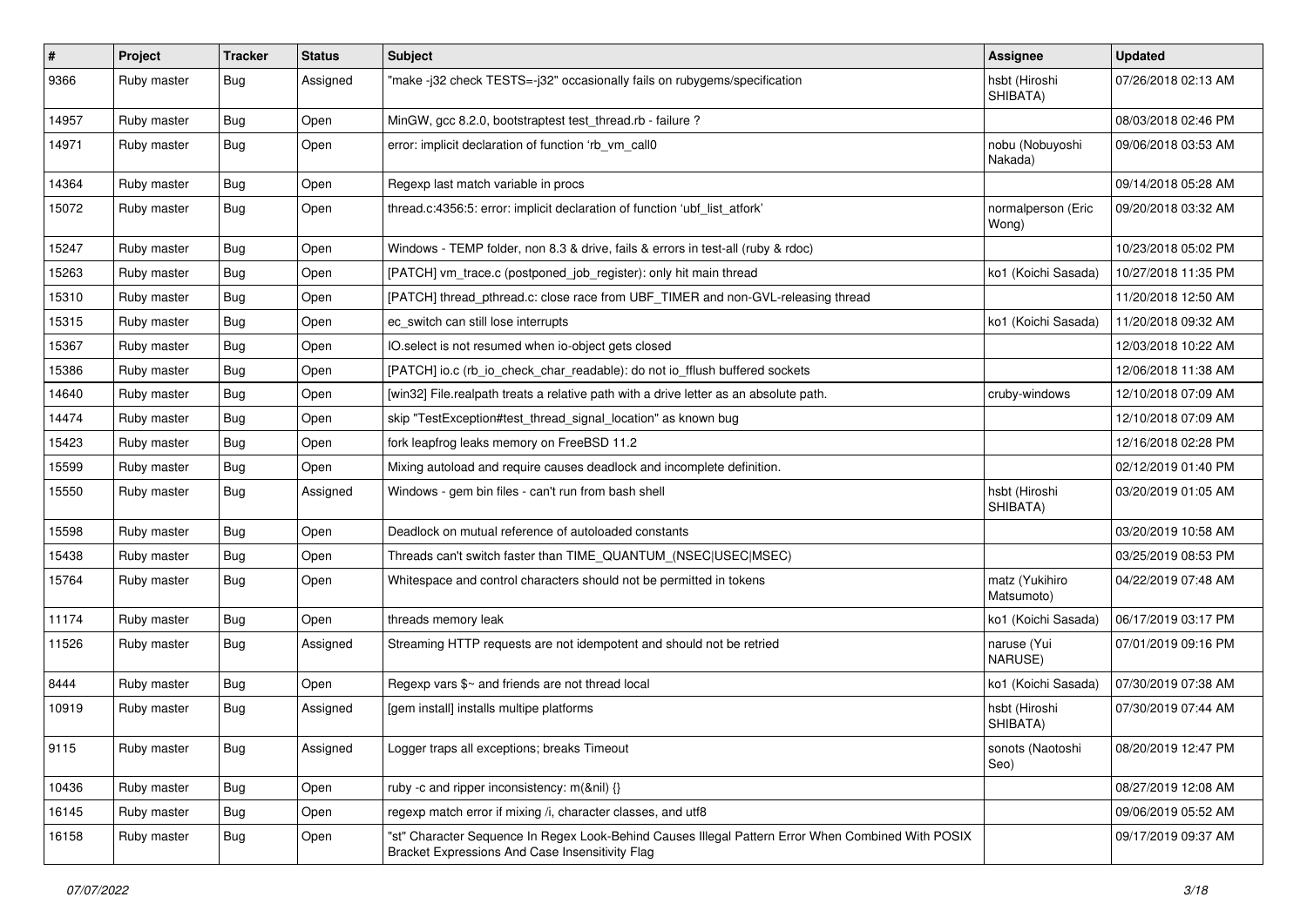| $\sharp$ | Project     | Tracker    | <b>Status</b> | Subject                                                                                                        | <b>Assignee</b>               | <b>Updated</b>      |
|----------|-------------|------------|---------------|----------------------------------------------------------------------------------------------------------------|-------------------------------|---------------------|
| 16185    | Ruby master | Bug        | Open          | basictest failure on AIX 6.1 for 64bit build                                                                   | kanemoto (Yutaka<br>Kanemoto) | 10/15/2019 12:05 AM |
| 16265    | Ruby master | Bug        | Open          | Test (spec) failure using current MSYS2 tools, related to -fstack-protector and possibly<br>D FORTIFY SOURCE=2 |                               | 12/03/2019 03:09 PM |
| 16288    | Ruby master | <b>Bug</b> | Open          | Segmentation fault with finalizers, threads                                                                    |                               | 12/19/2019 07:46 PM |
| 14418    | Ruby master | <b>Bug</b> | Open          | ruby 2.5 slow regexp execution                                                                                 |                               | 12/29/2019 10:34 AM |
| 595      | Ruby master | <b>Bug</b> | Assigned      | Fiber ignores ensure clause                                                                                    | ioquatix (Samuel<br>Williams) | 12/29/2019 10:37 AM |
| 12500    | Ruby master | <b>Bug</b> | Open          | TestProcess#test_aspawn_too_long_path fails on mips with "argument too big"                                    |                               | 12/29/2019 10:38 AM |
| 11531    | Ruby master | Bug        | Assigned      | IPAddr#== implements wrong logic                                                                               | knu (Akinori MUSHA)           | 12/29/2019 12:50 PM |
| 5334     | Ruby master | Bug        | Assigned      | Segmentation fault in InternetExplorer IServiceProvider interface                                              | suke (Masaki<br>Suketa)       | 12/30/2019 03:00 AM |
| 8185     | Ruby master | Bug        | Open          | Thread/fork issue                                                                                              |                               | 12/30/2019 03:00 AM |
| 8299     | Ruby master | <b>Bug</b> | Assigned      | Minor error in float parsing                                                                                   | nobu (Nobuyoshi<br>Nakada)    | 12/30/2019 03:00 AM |
| 9435     | Ruby master | <b>Bug</b> | Open          | Kernel.system problem                                                                                          |                               | 12/30/2019 03:00 AM |
| 10128    | Ruby master | <b>Bug</b> | Open          | Quoting problem for arguments of Kernel.system, Kernel.exec on Windows                                         | cruby-windows                 | 12/30/2019 03:00 AM |
| 10580    | Ruby master | <b>Bug</b> | Open          | TestProcess#test_deadlock_by_signal_at_forking fails on ARM                                                    | akr (Akira Tanaka)            | 12/30/2019 03:00 AM |
| 16493    | Ruby master | <b>Bug</b> | Open          | TestThreadQueue#test_thr_kill is flaky on AArch64                                                              |                               | 01/09/2020 09:39 AM |
| 5179     | Ruby master | <b>Bug</b> | Assigned      | Complex#rationalize and to_r with approximate zeros                                                            | mrkn (Kenta Murata)           | 01/17/2020 03:00 AM |
| 14387    | Ruby master | <b>Bug</b> | Open          | Ruby 2.5 <sup>D</sup> Alpine Linux <b>DDDDDDDDDDD</b> SystemStackError <b>DDDD</b>                             |                               | 04/21/2020 03:13 PM |
| 16905    | Ruby master | Bug        | Open          | Ruby required to build Ruby on Haiku?                                                                          |                               | 05/24/2020 08:08 AM |
| 16927    | Ruby master | <b>Bug</b> | Open          | String#tr won't return the expected result for some sign with diacritics                                       |                               | 06/01/2020 05:24 AM |
| 7840     | Ruby master | <b>Bug</b> | Open          | -Wdeclaration-after-statement is valid for C/ObjC but not for C++                                              | nobu (Nobuyoshi<br>Nakada)    | 06/02/2020 04:41 PM |
| 16959    | Ruby master | <b>Bug</b> | Open          | Weakmap has specs and third-party usage despite being a private API                                            |                               | 06/13/2020 08:54 PM |
| 16819    | Ruby master | Bug        | Assigned      | Line reporting off by one when reporting line of a hash?                                                       | ko1 (Koichi Sasada)           | 06/16/2020 05:57 PM |
| 16820    | Ruby master | <b>Bug</b> | Open          | LEGAL is out of sync                                                                                           |                               | 08/19/2020 11:08 AM |
| 17037    | Ruby master | <b>Bug</b> | Open          | rounding of Rational#to_f                                                                                      |                               | 08/26/2020 03:54 AM |
| 16997    | Ruby master | Bug        | Open          | IO#gets converts some \r\n to \n with universal newline: false                                                 |                               | 08/26/2020 05:20 PM |
| 17180    | Ruby master | <b>Bug</b> | Open          | Ractor and constant referencing                                                                                |                               | 09/20/2020 05:43 PM |
| 11808    | Ruby master | Bug        | Open          | Different behavior between Enumerable#grep and Array#grep                                                      | ko1 (Koichi Sasada)           | 10/26/2020 04:36 AM |
| 17159    | Ruby master | Bug        | Open          | extend 'define_method' for Ractor                                                                              |                               | 10/29/2020 04:06 PM |
| 17289    | Ruby master | Bug        | Assigned      | Time#strftime occurs Segmentation Fault on ruby-2.7.2p137                                                      | shyouhei (Shyouhei<br>Urabe)  | 11/05/2020 07:57 AM |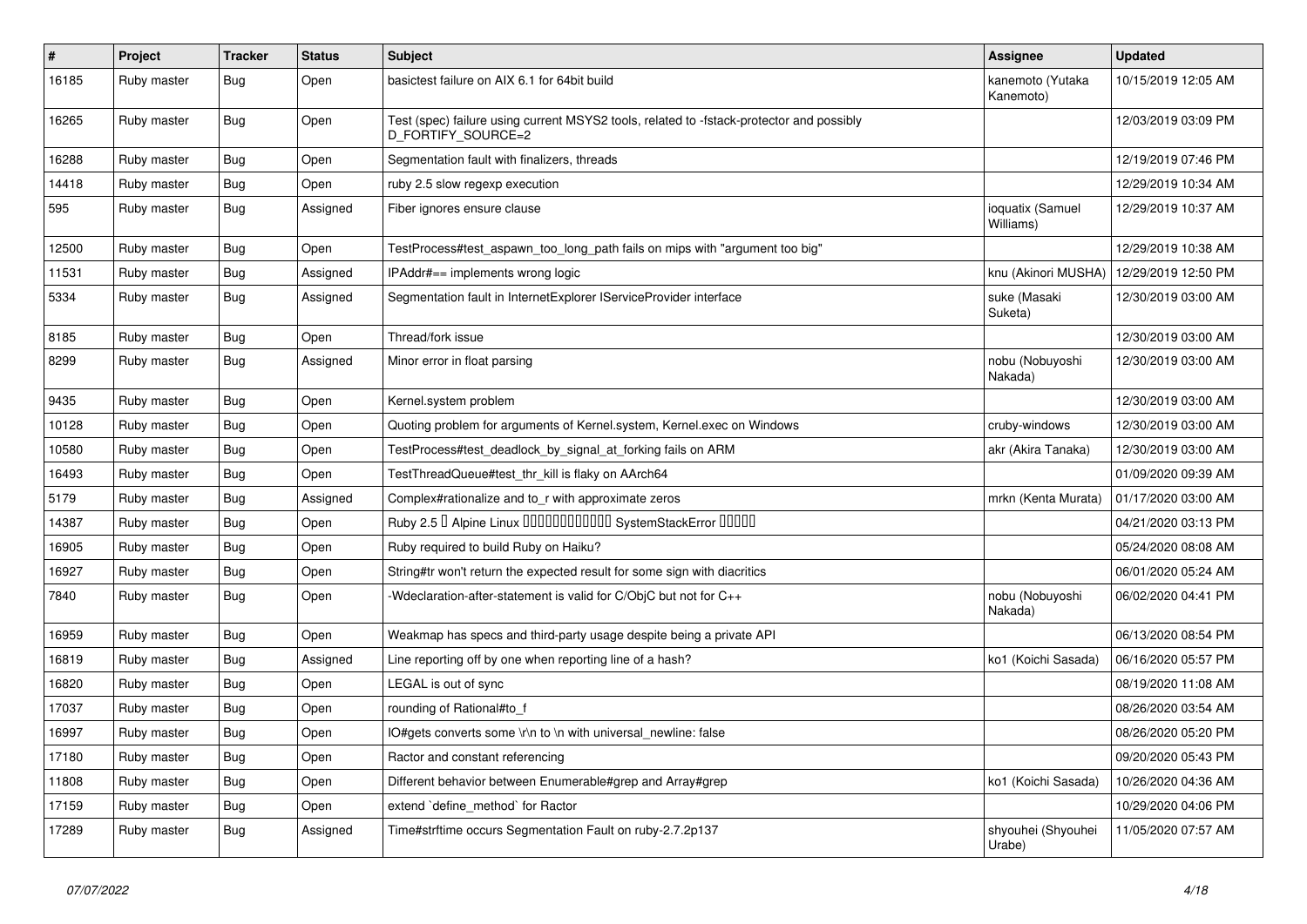| #     | Project     | <b>Tracker</b> | <b>Status</b> | Subject                                                                                                                   | <b>Assignee</b>              | <b>Updated</b>      |
|-------|-------------|----------------|---------------|---------------------------------------------------------------------------------------------------------------------------|------------------------------|---------------------|
| 17359 | Ruby master | <b>Bug</b>     | Open          | Ractor copy mode is not Ractor-safe                                                                                       | ko1 (Koichi Sasada)          | 12/02/2020 05:42 PM |
| 17383 | Ruby master | Bug            | Open          | 3.0 recursion memory speed issues                                                                                         |                              | 12/09/2020 05:41 PM |
| 17400 | Ruby master | <b>Bug</b>     | Open          | Incorrect character downcase for Greek Sigma                                                                              | duerst (Martin Dürst)        | 12/17/2020 06:56 AM |
| 17337 | Ruby master | <b>Bug</b>     | Open          | Don't embed Ruby build-time configuration in Ruby                                                                         |                              | 12/21/2020 04:17 PM |
| 17506 | Ruby master | <b>Bug</b>     | Open          | Ractor isolation broken by ThreadGroup                                                                                    |                              | 01/03/2021 08:05 PM |
| 17373 | Ruby master | <b>Bug</b>     | Open          | Ruby 3.0 is slower at Discourse bench than Ruby 2.7                                                                       |                              | 01/04/2021 06:47 AM |
| 15499 | Ruby master | <b>Bug</b>     | Assigned      | Breaking behavior on ruby 2.6: rb_thread_call_without_gvl doesn't invoke unblock_function when used on<br>the main thread | ko1 (Koichi Sasada)          | 01/05/2021 02:24 AM |
| 17513 | Ruby master | Bug            | Open          | Methods of shareable objects and UnboundMethods should be shareable                                                       | ko1 (Koichi Sasada)          | 01/06/2021 08:53 PM |
| 17420 | Ruby master | Bug            | Open          | Unsafe mutation of \$" when doing non-RubyGems require in Ractor                                                          | ko1 (Koichi Sasada)          | 01/07/2021 01:23 PM |
| 17578 | Ruby master | Bug            | Assigned      | mkmf experimental C++ Support                                                                                             | nobu (Nobuyoshi<br>Nakada)   | 01/27/2021 03:51 AM |
| 17531 | Ruby master | Bug            | Open          | did_you_mean' not Ractor friendly                                                                                         | ko1 (Koichi Sasada)          | 01/29/2021 08:48 AM |
| 17543 | Ruby master | <b>Bug</b>     | Open          | Ractor isolation broken by 'self' in shareable proc                                                                       | ko1 (Koichi Sasada)          | 01/29/2021 03:06 PM |
| 16694 | Ruby master | <b>Bug</b>     | Assigned      | JIT vs hardened GCC with PCH                                                                                              | k0kubun (Takashi<br>Kokubun) | 02/02/2021 07:38 AM |
| 17646 | Ruby master | <b>Bug</b>     | Open          | Check for `__builtin_mul_overflow` with `long long` arguments                                                             |                              | 02/19/2021 06:19 PM |
| 14480 | Ruby master | Bug            | Open          | miniruby crashing when compiled with -O2 or -O1 on aarch64                                                                |                              | 02/23/2021 10:35 AM |
| 16842 | Ruby master | <b>Bug</b>     | Assigned      | inspect` prints the UTF-8 character U+0085 (NEXT LINE) verbatim even though it is not printable                           | duerst (Martin Dürst)        | 02/26/2021 05:43 AM |
| 17667 | Ruby master | <b>Bug</b>     | Open          | Module#name needs synchronization                                                                                         | ko1 (Koichi Sasada)          | 03/02/2021 07:31 AM |
| 16810 | Ruby master | <b>Bug</b>     | Open          | ruby segfaults on s390x with musl libc                                                                                    |                              | 03/05/2021 01:38 AM |
| 13513 | Ruby master | <b>Bug</b>     | Assigned      | Resolv::DNS::Message.decode hangs after detecting truncation in UDP messages                                              | akr (Akira Tanaka)           | 03/08/2021 11:35 PM |
| 17678 | Ruby master | <b>Bug</b>     | Assigned      | Ractors do not restart after fork                                                                                         | ko1 (Koichi Sasada)          | 03/09/2021 12:42 AM |
| 17677 | Ruby master | <b>Bug</b>     | Assigned      | Ractor crashes fork when blocking                                                                                         | ko1 (Koichi Sasada)          | 03/09/2021 12:42 AM |
| 17676 | Ruby master | <b>Bug</b>     | Assigned      | Accessing ENV from Ractor raises IsolationError                                                                           | ko1 (Koichi Sasada)          | 03/09/2021 02:37 AM |
| 17680 | Ruby master | <b>Bug</b>     | Open          | tab completion no longer works on irb3.0                                                                                  |                              | 03/13/2021 08:06 AM |
| 17142 | Ruby master | <b>Bug</b>     | Open          | Ruby fails to build in AIX                                                                                                |                              | 03/20/2021 07:08 AM |
| 17354 | Ruby master | <b>Bug</b>     | Open          | Module#const_source_location is misleading for constants awaiting autoload                                                |                              | 03/26/2021 05:56 PM |
| 12689 | Ruby master | Bug            | Open          | Thread isolation of $$~$ and \$                                                                                           |                              | 04/01/2021 08:51 PM |
| 11230 | Ruby master | <b>Bug</b>     | Open          | Should rb_struct_s_members() be public API?                                                                               |                              | 04/17/2021 05:06 PM |
| 17817 | Ruby master | <b>Bug</b>     | Open          | --jit outputs ./tmp/_ruby_mjit_*.h: No such file or directory on with TMP                                                 |                              | 04/22/2021 11:57 AM |
| 9010  | Ruby master | Bug            | Assigned      | ./configure --prefix= cannot handle directories with spaces                                                               | nobu (Nobuyoshi<br>Nakada)   | 04/26/2021 10:38 PM |
| 17792 | Ruby master | <b>Bug</b>     | Open          | make notes and make test fail with Ruby3.0.1p64 RaspberryPI 4B Ubuntu 20.10 ARM64                                         |                              | 05/23/2021 08:23 PM |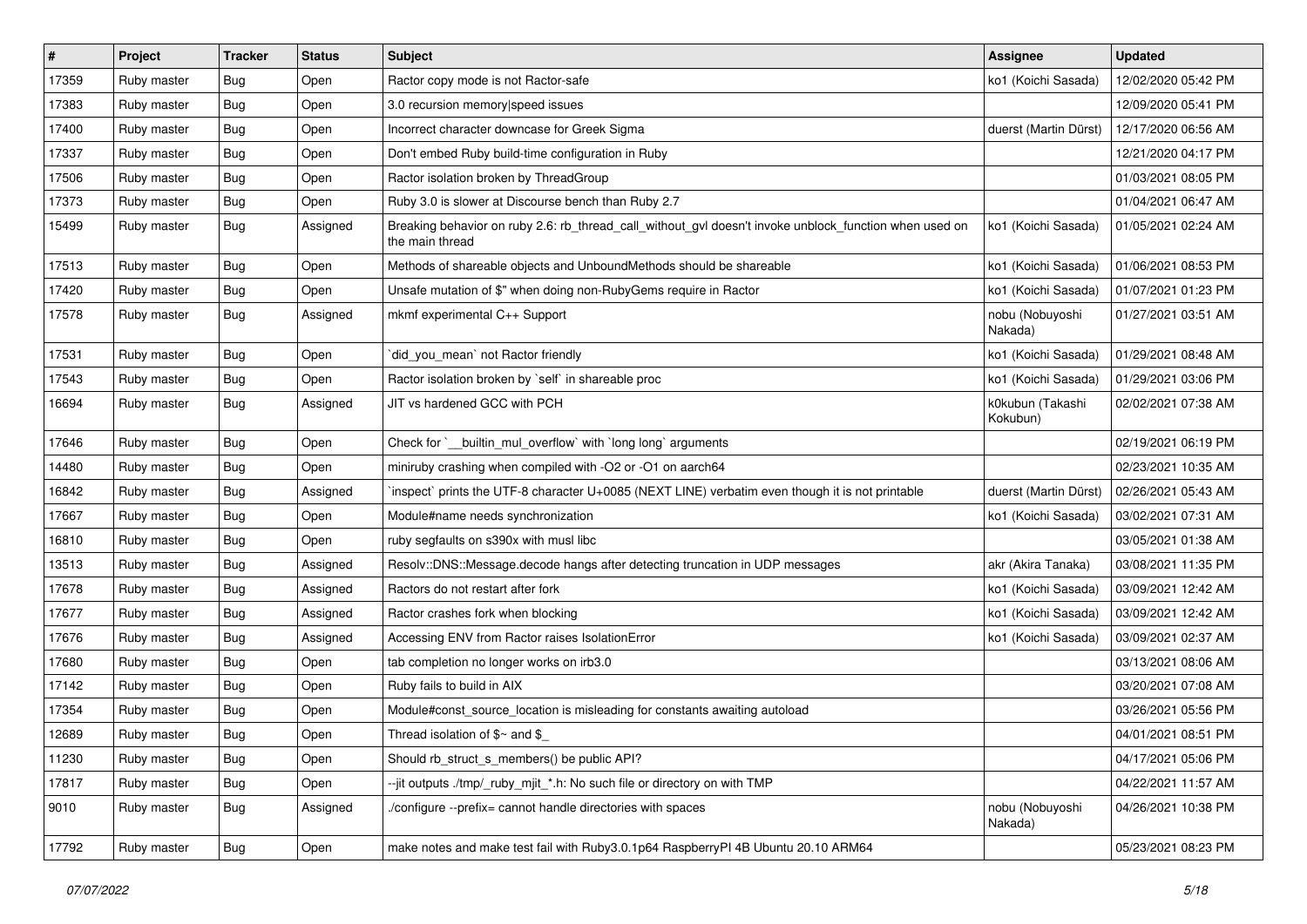| $\vert$ # | Project     | <b>Tracker</b> | <b>Status</b> | <b>Subject</b>                                                                                                          | <b>Assignee</b>               | <b>Updated</b>      |
|-----------|-------------|----------------|---------------|-------------------------------------------------------------------------------------------------------------------------|-------------------------------|---------------------|
| 17926     | Ruby master | Bug            | Open          | spec/ruby/core/file/atime spec.rb: a random failing test on Travis ppc64le                                              |                               | 06/02/2021 04:35 PM |
| 13298     | Ruby master | <b>Bug</b>     | Assigned      | mingw SEGV TestEnumerable#test callcc                                                                                   | nobu (Nobuyoshi<br>Nakada)    | 06/04/2021 03:41 AM |
| 17925     | Ruby master | Bug            | Open          | Pattern matching syntax using semicolon one-line                                                                        |                               | 06/04/2021 03:08 PM |
| 17989     | Ruby master | Bug            | Open          | Case insensitive Regexps do not handle characters with overlapping case foldings                                        |                               | 06/15/2021 11:43 AM |
| 17990     | Ruby master | Bug            | Open          | Inconsistent behavior of Regexp quantifiers over characters with complex case foldings                                  |                               | 06/15/2021 11:59 AM |
| 16951     | Ruby master | <b>Bug</b>     | Assigned      | Consistently referer dependencies                                                                                       | hsbt (Hiroshi<br>SHIBATA)     | 06/17/2021 06:15 AM |
| 17999     | Ruby master | Bug            | Open          | TestMethod#test zsuper intermittent timeout error on raspbian10-aarch64 CI                                              |                               | 06/18/2021 01:33 AM |
| 14582     | Ruby master | <b>Bug</b>     | Open          | Unable to use `method_entry` and `method_return` tracing probes since 2.5                                               |                               | 06/18/2021 06:08 PM |
| 18009     | Ruby master | Bug            | Open          | Regexps \w and \W with /i option and /u option produce inconsistent results under nested negation and<br>intersection   |                               | 06/28/2021 09:09 AM |
| 18010     | Ruby master | <b>Bug</b>     | Open          | Character class with single character gets case-folded with following string                                            |                               | 06/28/2021 09:30 AM |
| 18012     | Ruby master | Bug            | Open          | Case-insensitive character classes can only match multiple code points when top-level character class is<br>not negated |                               | 06/29/2021 08:35 AM |
| 18013     | Ruby master | Bug            | Open          | Unexpected results when mxiing negated character classes and case-folding                                               |                               | 06/29/2021 12:05 PM |
| 17931     | Ruby master | <b>Bug</b>     | Open          | Compile fails setup option nodynamic                                                                                    |                               | 07/07/2021 08:51 AM |
| 15993     | Ruby master | Bug            | Open          | 'require' doesn't work if there are Cyrillic chars in the path to Ruby dir                                              |                               | 07/09/2021 04:08 PM |
| 17664     | Ruby master | <b>Bug</b>     | Assigned      | Behavior of sockets changed in Ruby 3.0 to non-blocking                                                                 | ioquatix (Samuel<br>Williams) | 07/12/2021 10:28 AM |
| 18002     | Ruby master | <b>Bug</b>     | Open          | s390x: Tests failing without LC ALL env                                                                                 | jaruga (Jun Aruga)            | 07/12/2021 04:30 PM |
| 18058     | Ruby master | <b>Bug</b>     | Open          | 3.1.0-dev with MJIT enabled Zlib::BufError during `gem install`                                                         | k0kubun (Takashi<br>Kokubun)  | 08/02/2021 08:31 PM |
| 16836     | Ruby master | Bug            | Assigned      | configure-time LDFLAGS leak into ruby pkg-config file                                                                   | nobu (Nobuyoshi<br>Nakada)    | 08/14/2021 09:10 AM |
| 13864     | Ruby master | Bug            | Assigned      | Rinda multicast test failures due to missing default route                                                              | seki (Masatoshi Seki)         | 08/17/2021 07:16 AM |
| 18080     | Ruby master | Bug            | Open          | Syntax error on one-line pattern matching                                                                               |                               | 08/18/2021 12:38 AM |
| 18036     | Ruby master | Bug            | Open          | Pthread fibers become invalid on fork - different from normal fibers.                                                   | ioquatix (Samuel<br>Williams) | 08/19/2021 07:05 AM |
| 15428     | Ruby master | <b>Bug</b>     | Open          | Refactor Proc#>> and #<<                                                                                                |                               | 08/20/2021 06:31 PM |
| 18129     | Ruby master | Bug            | Open          | Ractor-incompatible global variables can be accessed through alias                                                      |                               | 08/23/2021 10:08 PM |
| 17722     | Ruby master | Bug            | Open          | define method with shareable results in "defined in a different Ractor"                                                 |                               | 08/24/2021 12:03 PM |
| 16492     | Ruby master | <b>Bug</b>     | Open          | TestBugReporter#test_bug_reporter_add test failures                                                                     | jaruga (Jun Aruga)            | 08/24/2021 01:12 PM |
| 18131     | Ruby master | Bug            | Open          | addr2line.c: Some inlined functions mistakenly shown                                                                    |                               | 08/24/2021 07:59 PM |
| 18144     | Ruby master | Bug            | Open          | Timeout not working while regular expression match is running                                                           |                               | 09/02/2021 07:08 AM |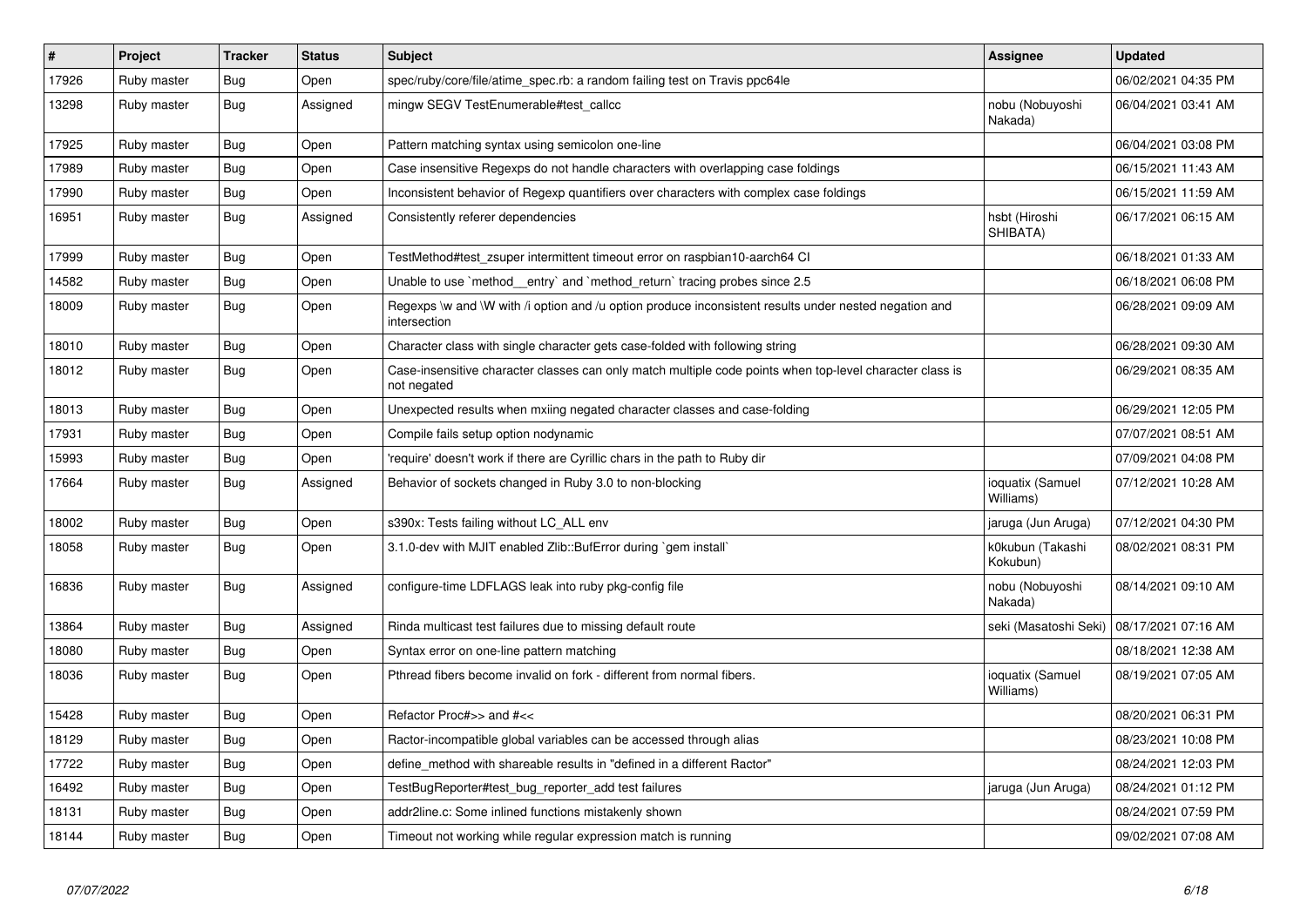| #     | Project     | Tracker    | <b>Status</b> | Subject                                                                                                                                                             | <b>Assignee</b>              | <b>Updated</b>      |
|-------|-------------|------------|---------------|---------------------------------------------------------------------------------------------------------------------------------------------------------------------|------------------------------|---------------------|
| 18142 | Ruby master | Bug        | Assigned      | Segmentation fault with Ruby 3.0.2                                                                                                                                  | k0kubun (Takashi<br>Kokubun) | 09/02/2021 07:43 AM |
| 18152 | Ruby master | <b>Bug</b> | Open          | Fix theoretical bug with signals $+$ qsort                                                                                                                          |                              | 09/08/2021 03:38 PM |
| 17878 | Ruby master | <b>Bug</b> | Open          | bootstraptest/test_ractor.rb:224 a random failing test with "The outgoing-port is already closed<br>(Ractor::ClosedError)"                                          |                              | 09/13/2021 01:10 PM |
| 17617 | Ruby master | <b>Bug</b> | Open          | When a Ractor's incoming port is closed, Ractor.receive_if does not raise Ractor::ClosedError, but instead<br>blocks indefinitely                                   | ko1 (Koichi Sasada)          | 09/14/2021 01:40 AM |
| 17624 | Ruby master | <b>Bug</b> | Open          | Ractor, receive is not thread-safe                                                                                                                                  | ko1 (Koichi Sasada)          | 09/14/2021 01:40 AM |
| 18119 | Ruby master | <b>Bug</b> | Open          | Ractor crashes when instantiating classes                                                                                                                           | ko1 (Koichi Sasada)          | 09/14/2021 01:42 AM |
| 18186 | Ruby master | <b>Bug</b> | Open          | SEGV with system command - MinGW?                                                                                                                                   |                              | 09/22/2021 03:20 PM |
| 10416 | Ruby master | <b>Bug</b> | Open          | Create mechanism for updating of Unicode data files downstreams when we want                                                                                        | nobu (Nobuyoshi<br>Nakada)   | 10/08/2021 06:40 AM |
| 17774 | Ruby master | <b>Bug</b> | Open          | Quantified empty group causes regex to fail                                                                                                                         |                              | 10/13/2021 04:43 PM |
| 17146 | Ruby master | <b>Bug</b> | Open          | Queue operations are allowed after it is frozen                                                                                                                     |                              | 10/20/2021 08:32 PM |
| 18258 | Ruby master | <b>Bug</b> | Open          | Ractor.shareable? can be slow and mutates internal object flags.                                                                                                    | ko1 (Koichi Sasada)          | 10/21/2021 08:58 AM |
| 18255 | Ruby master | <b>Bug</b> | Open          | ioctl zeroes the last buffer byte                                                                                                                                   |                              | 10/25/2021 08:13 AM |
| 12436 | Ruby master | <b>Bug</b> | Assigned      | newline argument of File.open seems not respected on Windows                                                                                                        | nobu (Nobuyoshi<br>Nakada)   | 10/25/2021 09:07 AM |
| 16497 | Ruby master | Bug        | Assigned      | StringIO#internal_encoding is broken (more severely in 2.7)                                                                                                         | nobu (Nobuyoshi<br>Nakada)   | 10/26/2021 04:31 PM |
| 18269 | Ruby master | Bug        | Open          | trace_opt_not and trace_opt_regexpmatch2 insns are indistinguishable                                                                                                |                              | 11/12/2021 07:44 AM |
| 18338 | Ruby master | <b>Bug</b> | Open          | Encoding.default_external = Encoding::UTF_16BE may add a wrongly-encoded string to<br>\$LOADED_FEATURES                                                             |                              | 11/15/2021 07:32 AM |
| 18359 | Ruby master | Bug        | Open          | [Windows MinGW] warning Please include winsock2.h before windows.h                                                                                                  |                              | 11/23/2021 05:07 PM |
| 17478 | Ruby master | <b>Bug</b> | Assigned      | Ruby3.0 is slower than Ruby2.7.2 when parsing a large CSV file                                                                                                      | kou (Kouhei Sutou)           | 11/24/2021 05:12 AM |
| 16776 | Ruby master | Bug        | Assigned      | Regression in coverage library                                                                                                                                      | ko1 (Koichi Sasada)          | 11/24/2021 07:26 AM |
| 18337 | Ruby master | <b>Bug</b> | Assigned      | Ruby allows zero-width characters in identifiers                                                                                                                    | duerst (Martin Dürst)        | 11/24/2021 09:13 AM |
| 13671 | Ruby master | <b>Bug</b> | Assigned      | Regexp with lookbehind and case-insensitivity raises RegexpError only on strings with certain characters                                                            | duerst (Martin Dürst)        | 11/30/2021 04:42 AM |
| 17516 | Ruby master | <b>Bug</b> | Assigned      | forking in a ractor causes Ruby to crash                                                                                                                            | ko1 (Koichi Sasada)          | 11/30/2021 05:26 AM |
| 18034 | Ruby master | Bug        | Assigned      | Segmentation fault fiddle with `--enable-bundled-libffi` and macOS                                                                                                  | kou (Kouhei Sutou)           | 11/30/2021 07:39 AM |
| 18355 | Ruby master | Bug        | Assigned      | require("pathname") within rack application chnages behaviors of Pathname methods, such as absolute?(),<br>when there are two versions of 'pathname' gem installed. | hsbt (Hiroshi<br>SHIBATA)    | 11/30/2021 08:01 AM |
| 18379 | Ruby master | <b>Bug</b> | Open          | [CI] Windows mingw/ucrt - test-all timeout failures                                                                                                                 |                              | 12/02/2021 02:23 AM |
| 14090 | Ruby master | <b>Bug</b> | Assigned      | TestGc#test_interrupt_in_finalizer` fails very rarely                                                                                                               | ko1 (Koichi Sasada)          | 12/02/2021 07:24 PM |
| 17998 | Ruby master | Bug        | Assigned      | ractor: process hanging (with ractors initialized, but not being used)                                                                                              | ko1 (Koichi Sasada)          | 12/02/2021 08:17 PM |
| 18073 | Ruby master | Bug        | Open          | test/ruby/test_jit.rb: "error: invalid use of ' builtin_va_arg_pack ()" on Ruby 2.7.4 on gcc 4.8.5                                                                  |                              | 12/03/2021 03:04 PM |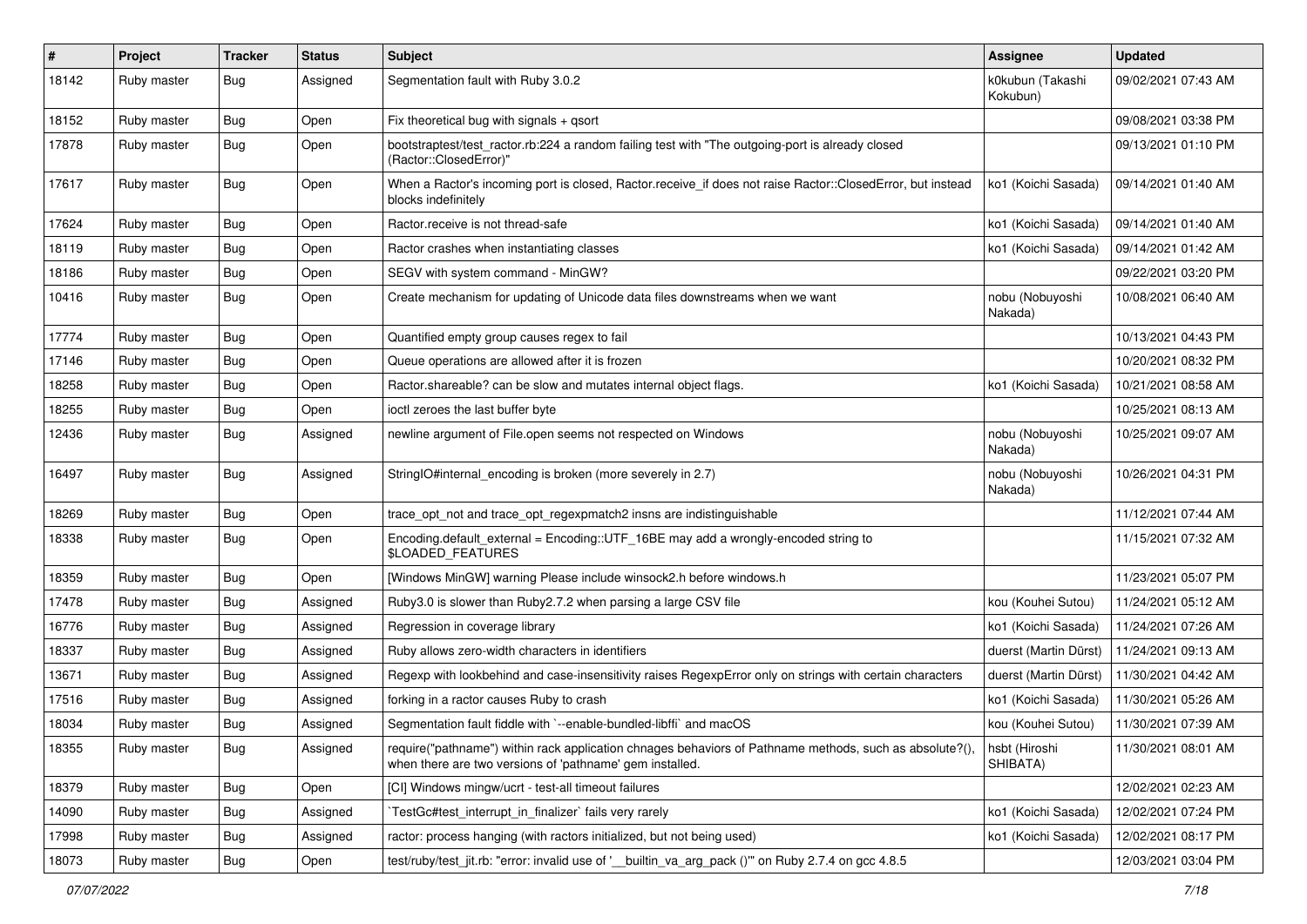| $\pmb{\#}$ | Project     | <b>Tracker</b> | <b>Status</b> | Subject                                                                                                     | Assignee                     | <b>Updated</b>      |
|------------|-------------|----------------|---------------|-------------------------------------------------------------------------------------------------------------|------------------------------|---------------------|
| 18393      | Ruby master | Bug            | Open          | TestReadline#test_interrupt_in_other_thread fails on armv7hl                                                |                              | 12/07/2021 02:03 PM |
| 16920      | Ruby master | <b>Bug</b>     | Open          | TestThread#test_signal_at_join fails on aarch64                                                             |                              | 12/07/2021 02:17 PM |
| 17799      | Ruby master | <b>Bug</b>     | Open          | Seg fault in rb_class_clear_method_cache                                                                    |                              | 12/09/2021 05:39 AM |
| 18024      | Ruby master | <b>Bug</b>     | Assigned      | Ractor crashes when connections are closed in multiple Ractors                                              | ko1 (Koichi Sasada)          | 12/14/2021 04:41 PM |
| 18381      | Ruby master | Bug            | Assigned      | Default vs Bundled gems                                                                                     | hsbt (Hiroshi<br>SHIBATA)    | 12/15/2021 11:09 AM |
| 17826      | Ruby master | <b>Bug</b>     | Assigned      | Ractor#take hangs if used in multiple Threads                                                               | ko1 (Koichi Sasada)          | 12/15/2021 01:30 PM |
| 18412      | Ruby master | Bug            | Open          | Segfault in test_ractor.rb                                                                                  |                              | 12/17/2021 04:23 AM |
| 18413      | Ruby master | <b>Bug</b>     | Open          | Segfault in `ripper/lexer.rb`                                                                               |                              | 12/17/2021 04:49 PM |
| 18380      | Ruby master | <b>Bug</b>     | Open          | TestAddressResolve#test_socket_getnameinfo_domain_blocking test failures                                    |                              | 12/21/2021 04:22 PM |
| 18456      | Ruby master | Bug            | Open          | rdoc non-determinism: module includes can be added once or twice to generated .ri                           |                              | 01/01/2022 11:16 PM |
| 18132      | Ruby master | <b>Bug</b>     | Open          | TODO: fix ccan/list thread safety                                                                           |                              | 01/02/2022 08:22 AM |
| 18457      | Ruby master | Bug            | Open          | ruby 2.7.5 fiddle/types.rb use uint32_t but fiddle/cparser.rb lacks uint32_t                                |                              | 01/03/2022 01:00 PM |
| 18454      | Ruby master | Bug            | Open          | YJIT slowing down key Discourse benchmarks                                                                  |                              | 01/04/2022 08:45 AM |
| 18277      | Ruby master | Bug            | Open          | buffer error (Zlib::BufError) in Zlib::Deflate#deflate when using MJIT                                      | k0kubun (Takashi<br>Kokubun) | 01/05/2022 03:04 PM |
| 18473      | Ruby master | Bug            | Open          | Raw data in Socket:: Option#inspect on Amazon Linux 2                                                       |                              | 01/11/2022 02:13 PM |
| 18472      | Ruby master | <b>Bug</b>     | Open          | rb_w32_map_errno is not found on Ruby-3.1.0                                                                 |                              | 01/13/2022 09:59 AM |
| 18492      | Ruby master | <b>Bug</b>     | Open          | 'rb_rescue2' inside 'rb_protect' segfaults on Windows                                                       |                              | 01/14/2022 03:17 PM |
| 18429      | Ruby master | Bug            | Open          | Configure ruby-3.0.3 on Solaris 10 Unknown keyword 'URL' in './ruby.tmp.pc'                                 |                              | 01/18/2022 09:15 PM |
| 18506      | Ruby master | Bug            | Open          | make and make install rebuild items every time unnecessarily - sometimes causing races in parallel installs |                              | 01/21/2022 01:46 PM |
| 18510      | Ruby master | <b>Bug</b>     | Open          | Unexpected waiting for console when starting ruby on windows                                                |                              | 01/23/2022 02:53 PM |
| 18507      | Ruby master | <b>Bug</b>     | Open          | Incorrect target_os detection in configure script                                                           |                              | 01/25/2022 08:57 AM |
| 18518      | Ruby master | <b>Bug</b>     | Open          | NoMemoryError + [FATAL] failed to allocate memory for twice 1 << large                                      |                              | 01/28/2022 01:40 PM |
| 11064      | Ruby master | Bug            | Open          | #singleton_methods for objects with special singleton_class returns an empty array                          |                              | 01/31/2022 05:02 AM |
| 17263      | Ruby master | <b>Bug</b>     | Open          | Fiber context switch degrades with number of fibers, limit on number of fibers                              |                              | 01/31/2022 02:47 PM |
| 18572      | Ruby master | Bug            | Assigned      | Performance regression when invoking refined methods                                                        | ko1 (Koichi Sasada)          | 02/10/2022 12:48 AM |
| 18257      | Ruby master | <b>Bug</b>     | Open          | rb_mRubyVMFrozenCore is broken by GC run                                                                    |                              | 02/10/2022 12:36 PM |
| 18601      | Ruby master | Bug            | Open          | Invalid byte sequences in Big5 encodings                                                                    | duerst (Martin Dürst)        | 02/23/2022 07:59 AM |
| 18169      | Ruby master | Bug            | Assigned      | Local copies of gemified libraries are being released out of sync with their gems                           | hsbt (Hiroshi<br>SHIBATA)    | 02/25/2022 05:40 PM |
| 18476      | Ruby master | Bug            | Open          | Call to require stuck forever after receiving EAGAIN on writev when running with zeus                       |                              | 02/28/2022 02:55 PM |
| 18616      | Ruby master | Bug            | Open          | Error with clang(1) on MacOS due to declspec()                                                              |                              | 03/09/2022 10:50 AM |
| 18580      | Ruby master | Bug            | Open          | Range#include? inconsistency for beginless String ranges                                                    |                              | 03/09/2022 10:22 PM |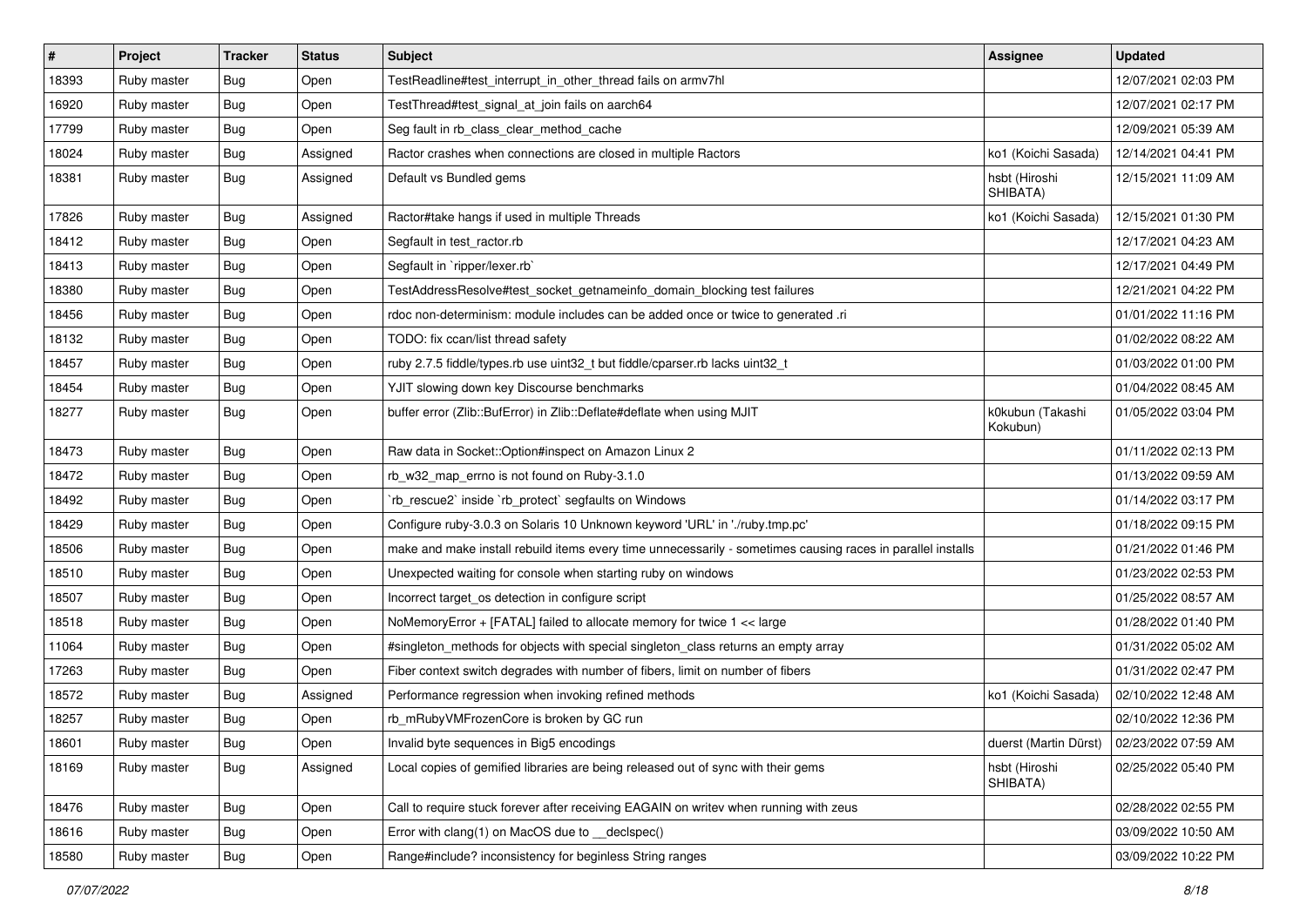| $\vert$ # | Project     | <b>Tracker</b> | <b>Status</b> | <b>Subject</b>                                                                                                      | Assignee                    | <b>Updated</b>      |
|-----------|-------------|----------------|---------------|---------------------------------------------------------------------------------------------------------------------|-----------------------------|---------------------|
| 18623     | Ruby master | Bug            | Open          | make runnable' does not work                                                                                        | nobu (Nobuyoshi<br>Nakada)  | 03/16/2022 01:28 AM |
| 18614     | Ruby master | <b>Bug</b>     | Open          | Error (busy loop) in<br>TestGemCommandsSetupCommand#test_destdir_flag_does_not_try_to_write_to_the_default_gem_home | hsbt (Hiroshi<br>SHIBATA)   | 03/17/2022 01:03 AM |
| 17196     | Ruby master | Bug            | Assigned      | Segmentation Fault with Socket#close in Ractors                                                                     | ko1 (Koichi Sasada)         | 03/20/2022 01:52 PM |
| 18651     | Ruby master | Bug            | Open          | oob access in CP51932 -> CP50220 transcoder                                                                         | akr (Akira Tanaka)          | 03/23/2022 01:17 PM |
| 18553     | Ruby master | <b>Bug</b>     | Open          | Memory leak on compiling method call with kwargs                                                                    | ko1 (Koichi Sasada)         | 03/23/2022 09:34 PM |
| 18661     | Ruby master | Bug            | Open          | Net::HTTP behavior changed between 2.6 and 3.1 on windows.                                                          |                             | 03/25/2022 01:57 PM |
| 18666     | Ruby master | <b>Bug</b>     | Open          | No rule to make target 'yaml/yaml.h', needed by 'api.o'                                                             | hsbt (Hiroshi<br>SHIBATA)   | 03/29/2022 11:17 AM |
| 18396     | Ruby master | Bug            | Open          | An unexpected "hash value omission" syntax error when without parentheses call expr follows                         |                             | 03/29/2022 09:58 PM |
| 18247     | Ruby master | <b>Bug</b>     | Open          | weird results for `Array#slice` or `Array#[]` with argument of type `Enumerator::ArithmeticSequence`                |                             | 03/30/2022 11:05 PM |
| 18605     | Ruby master | <b>Bug</b>     | Open          | Fails to run on (newer) 32bit Windows with ucrt                                                                     |                             | 04/01/2022 07:52 AM |
| 18674     | Ruby master | <b>Bug</b>     | Open          | Build failure `make up` with WSL2                                                                                   |                             | 04/01/2022 08:51 AM |
| 18455     | Ruby master | <b>Bug</b>     | Open          | IO#close` has poor performance and difficult to understand semantics.                                               |                             | 04/04/2022 02:02 AM |
| 18686     | Ruby master | <b>Bug</b>     | Open          | Regexp supporting unexpected age properties in Ruby < 3.2                                                           |                             | 04/08/2022 06:52 PM |
| 18733     | Ruby master | Bug            | Open          | Ruby GC problems cause performance issue with Ractor                                                                |                             | 04/15/2022 09:13 AM |
| 18727     | Ruby master | Bug            | Assigned      | Make failed on x86_64-cygwin (LoadError)                                                                            | peterzhu2118 (Peter<br>Zhu) | 04/16/2022 05:15 AM |
| 18738     | Ruby master | Bug            | Open          | IRB can't recognize heredoc after words                                                                             |                             | 04/18/2022 12:00 AM |
| 18743     | Ruby master | Bug            | Open          | Enumerator#next / peek re-use each others stacktraces                                                               |                             | 04/19/2022 02:42 PM |
| 18677     | Ruby master | <b>Bug</b>     | Assigned      | BigDecimal#power (**) returns FloatDomainError when passing an infinite parameter                                   | mrkn (Kenta Murata)         | 04/20/2022 02:04 AM |
| 18567     | Ruby master | Bug            | Open          | Depending on default gems in stdlib gems when not needed considered harmful                                         | hsbt (Hiroshi<br>SHIBATA)   | 04/21/2022 04:45 PM |
| 18622     | Ruby master | Bug            | Open          | const_get still looks in Object, while lexical constant lookup no longer does                                       |                             | 04/22/2022 11:26 AM |
| 18737     | Ruby master | <b>Bug</b>     | Open          | Windows 'require' is case independent                                                                               |                             | 04/22/2022 06:18 PM |
| 18731     | Ruby master | <b>Bug</b>     | Open          | Parallel test-all sometimes does not run at all some tests                                                          |                             | 04/23/2022 12:58 PM |
| 18133     | Ruby master | <b>Bug</b>     | Assigned      | LTO: TestGCCompact#test_ast_compacts segfaults on i686                                                              |                             | 04/23/2022 04:19 PM |
| 18740     | Ruby master | Bug            | Open          | Use of rightward assignment changes line number needed for line-targeted TracePoint                                 |                             | 04/27/2022 09:56 AM |
| 18759     | Ruby master | Bug            | Open          | snapshot-ruby_2_7: test failure on macos-12                                                                         |                             | 04/28/2022 12:18 AM |
| 18758     | Ruby master | Bug            | Open          | Ruby fails to build on M1 Mac when x86 Homebrew is installed                                                        |                             | 04/28/2022 03:19 PM |
| 18760     | Ruby master | <b>Bug</b>     | Open          | Ractors vs "skynet" microbenchmark                                                                                  |                             | 05/02/2022 11:36 PM |
| 18764     | Ruby master | <b>Bug</b>     | Open          | Build Error when Using msys2-mingw64 and Ruby 3.2                                                                   |                             | 05/10/2022 06:48 AM |
| 18763     | Ruby master | <b>Bug</b>     | Open          | The configure option "--with-openssl-dir" has lower precedence than pkg-config                                      |                             | 05/11/2022 11:39 AM |
| 18784     | Ruby master | <b>Bug</b>     | Open          | FileUtils.rm_f`and `FileUtils.rm_rf` should not mask exceptions                                                     |                             | 05/16/2022 09:04 AM |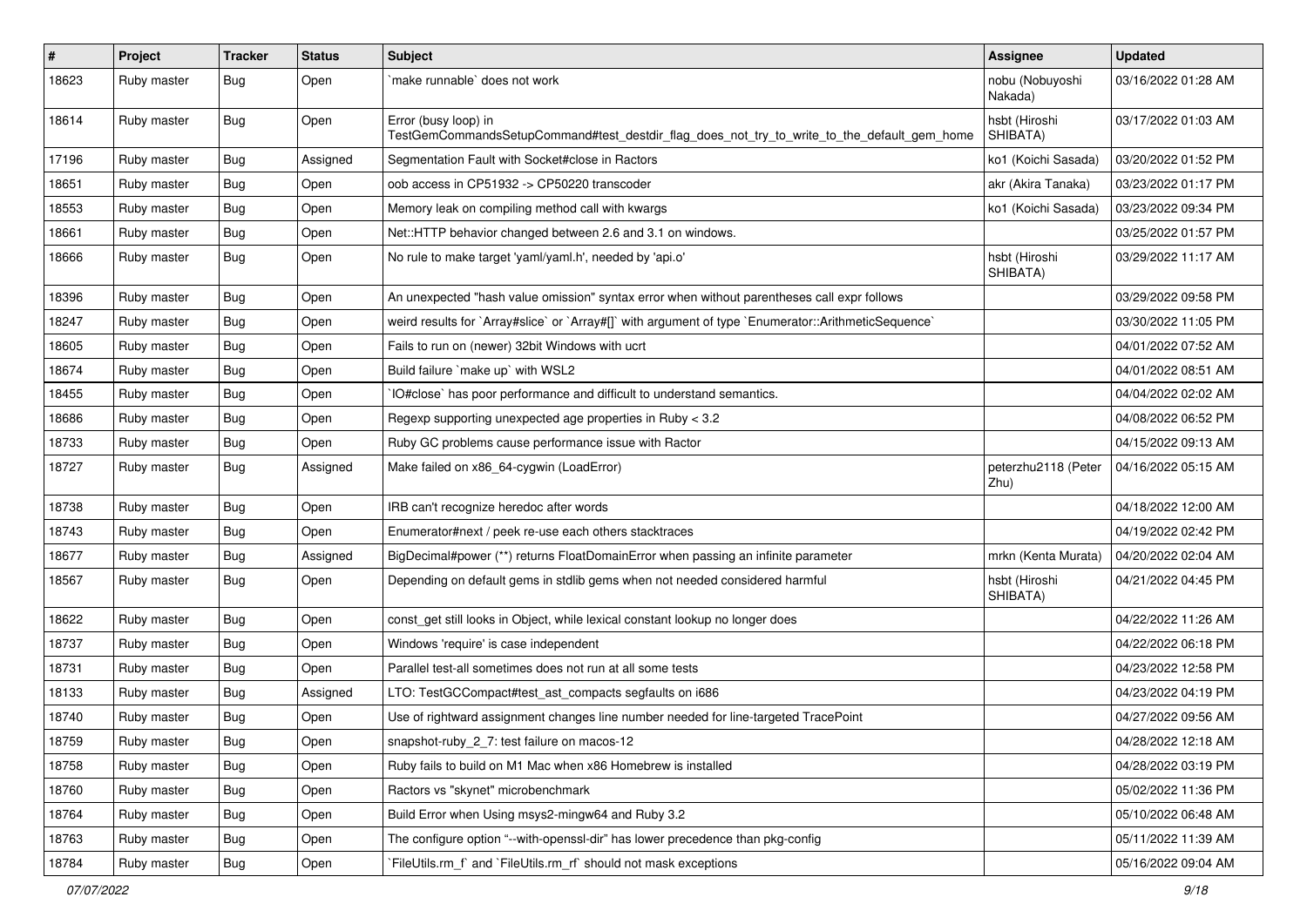| $\vert$ # | Project     | <b>Tracker</b> | <b>Status</b> | Subject                                                                                                           | <b>Assignee</b>               | <b>Updated</b>      |
|-----------|-------------|----------------|---------------|-------------------------------------------------------------------------------------------------------------------|-------------------------------|---------------------|
| 18789     | Ruby master | <b>Bug</b>     | Open          | make test-bundled-gems failed after make install                                                                  |                               | 05/18/2022 01:01 AM |
| 18751     | Ruby master | <b>Bug</b>     | Open          | Regression on master for Method#== when comparing public with private method                                      |                               | 05/18/2022 01:27 AM |
| 18782     | Ruby master | Bug            | Open          | Race conditions in autoload when loading the same feature with multiple threads.                                  |                               | 05/18/2022 09:22 PM |
| 18783     | Ruby master | <b>Bug</b>     | Open          | OptionParser should recognize "-" as an optional argument                                                         |                               | 05/19/2022 12:15 AM |
| 9409      | Ruby master | <b>Bug</b>     | Open          | Cygwin I "filesystem" I encoding IIIIIIIIIIIII                                                                    | cruby-cygwin                  | 05/19/2022 08:20 AM |
| 11840     | Ruby master | Bug            | Open          | Error with "make check" on Cygwin                                                                                 | cruby-cygwin                  | 05/19/2022 08:20 AM |
| 12442     | Ruby master | Bug            | Assigned      | TestArgf#test_textmode fails on cygwin                                                                            | cruby-cygwin                  | 05/19/2022 08:20 AM |
| 12444     | Ruby master | <b>Bug</b>     | Assigned      | Segmentation fault when running TestException#test_machine_stackoverflow on cygwin                                | cruby-cygwin                  | 05/19/2022 08:20 AM |
| 12445     | Ruby master | <b>Bug</b>     | Assigned      | Testing TestIO#test_open_fifo_does_not_block_other_threads results in deadlock on cygwin                          | cruby-cygwin                  | 05/19/2022 08:20 AM |
| 12506     | Ruby master | Bug            | Assigned      | On cygwin, Feature #5994 does not work                                                                            | cruby-cygwin                  | 05/19/2022 08:20 AM |
| 13999     | Ruby master | Bug            | Assigned      | Cygwin 000 ripper_state_lex.rb 0000000                                                                            | cruby-cygwin                  | 05/19/2022 08:20 AM |
| 15097     | Ruby master | <b>Bug</b>     | Open          | Gem install fails on Ruby 2.5.1 with Cygwin (get_dns_server_list undefined)                                       | cruby-cygwin                  | 05/19/2022 08:20 AM |
| 15334     | Ruby master | <b>Bug</b>     | Open          | child info fork::abort: address space needed by 'emoji iso2022 kddi.so' on cygwin                                 | cruby-cygwin                  | 05/19/2022 08:20 AM |
| 17882     | Ruby master | <b>Bug</b>     | Assigned      | bootstraptest/test_ractor.rb:224 segfaults on Cygwin                                                              | cruby-cygwin                  | 05/19/2022 08:20 AM |
| 17996     | Ruby master | <b>Bug</b>     | Open          | Cygwin: thread + pipe behavior since Ruby 2.6                                                                     | cruby-cygwin                  | 05/19/2022 08:20 AM |
| 16829     | Ruby master | Bug            | Open          | Exceptions raised from within an enumerated method lose part of their stacktrace                                  |                               | 05/20/2022 07:25 PM |
| 18797     | Ruby master | <b>Bug</b>     | Open          | Third argument to Regexp.new is a bit broken                                                                      |                               | 05/23/2022 10:11 AM |
| 18799     | Ruby master | <b>Bug</b>     | Open          | Refinement#import_methods vs attr_reader                                                                          |                               | 05/25/2022 06:50 AM |
| 18804     | Ruby master | <b>Bug</b>     | Open          | Invalid line number for putnil instruction                                                                        |                               | 05/25/2022 09:22 AM |
| 18805     | Ruby master | <b>Bug</b>     | Open          | IO::Buffer is inconsistent when returning a string from an empty buffer                                           |                               | 05/25/2022 12:45 PM |
| 18678     | Ruby master | <b>Bug</b>     | Open          | Crash on Mac - vm_call0_cfunc_with_frame                                                                          |                               | 05/26/2022 05:40 PM |
| 18286     | Ruby master | <b>Bug</b>     | Open          | Universal arm64/x86_84 binary built on an x86_64 machine segfaults/is killed on arm64                             |                               | 05/26/2022 09:45 PM |
| 18444     | Ruby master | <b>Bug</b>     | Open          | Trapped TSTP causes a locking deadlock in 3.0.3 onward                                                            |                               | 05/26/2022 10:29 PM |
| 18608     | Ruby master | <b>Bug</b>     | Open          | require': cannot load such file -- ripper (LoadError) after `make distclean`                                      |                               | 05/27/2022 04:10 AM |
| 18810     | Ruby master | <b>Bug</b>     | Open          | Make `Kernel#p` interruptable.                                                                                    | ioquatix (Samuel<br>Williams) | 05/30/2022 12:44 AM |
| 18658     | Ruby master | Bug            | Open          | Need openssl 3 support for Ubuntu 22.04 (Ruby 2.7.x and 3.0.x)                                                    | rhenium (Kazuki<br>Yamaguchi) | 05/30/2022 08:06 PM |
| 18790     | Ruby master | <b>Bug</b>     | Assigned      | cannot load such file -- digest (LoadError)                                                                       | hsbt (Hiroshi<br>SHIBATA)     | 06/06/2022 12:41 AM |
| 18770     | Ruby master | <b>Bug</b>     | Open          | Inconsistent behavior of IO/StringIO's each methods when called with nil as a separator, limit and chomp:<br>true |                               | 06/06/2022 05:38 PM |
| 18818     | Ruby master | <b>Bug</b>     | Open          | SEGV (Fiber scheduler?)                                                                                           | ioquatix (Samuel<br>Williams) | 06/06/2022 06:31 PM |
| 18795     | Ruby master | <b>Bug</b>     | Open          | Verbose GC debug output with -DRGENGC_DEBUG=5 causes a crash                                                      |                               | 06/08/2022 08:24 AM |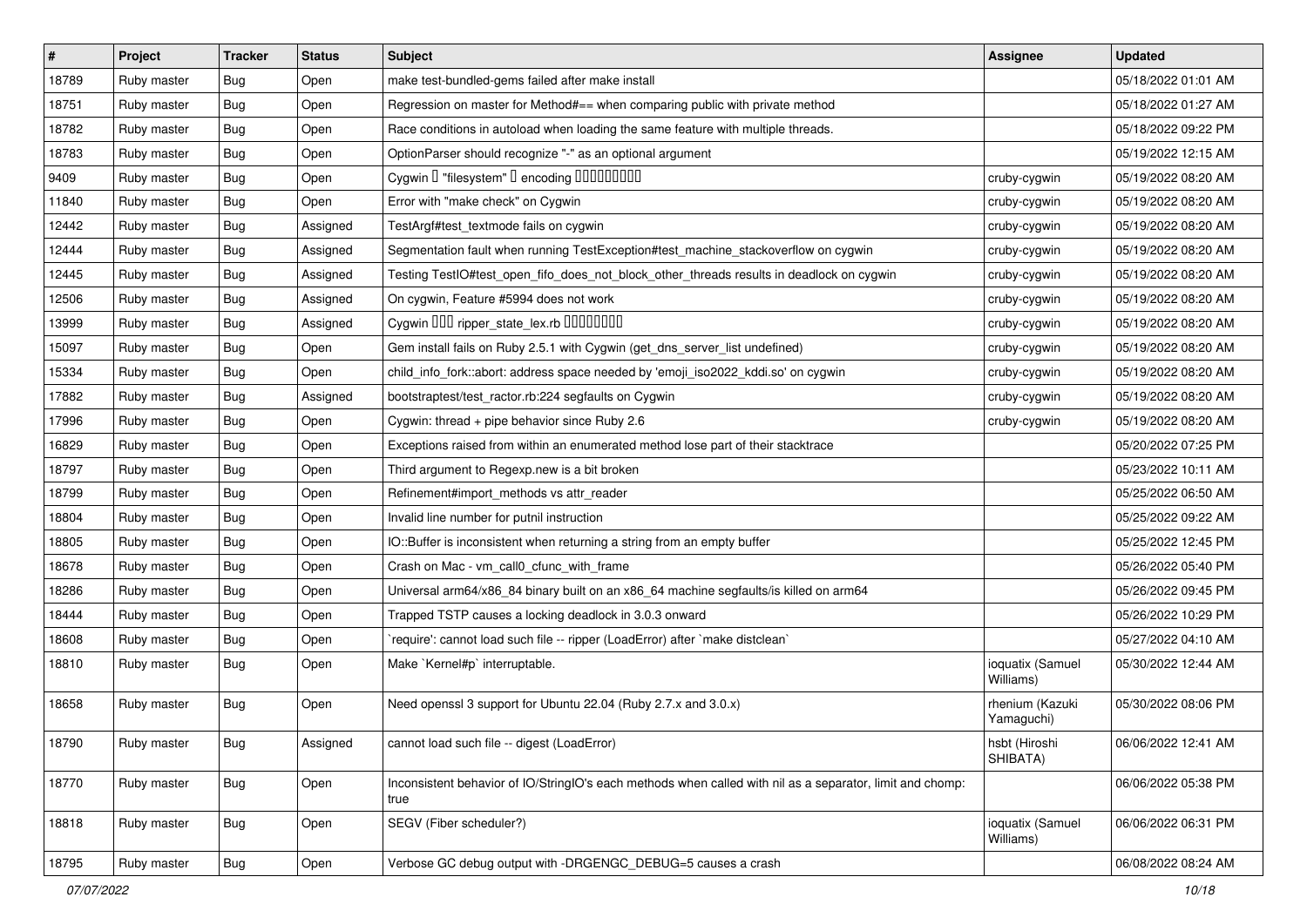| $\pmb{\#}$ | Project     | <b>Tracker</b> | <b>Status</b> | <b>Subject</b>                                                                                                     | <b>Assignee</b>              | <b>Updated</b>      |
|------------|-------------|----------------|---------------|--------------------------------------------------------------------------------------------------------------------|------------------------------|---------------------|
| 18796      | Ruby master | Bug            | Open          | GC compaction gets stuck on Mac OS when a debugger is attached                                                     |                              | 06/08/2022 08:25 AM |
| 18464      | Ruby master | <b>Bug</b>     | Assigned      | RUBY_INTERNAL_EVENT_NEWOBJ tracepoint causes an interpreter crash when combined with Ractors                       | ko1 (Koichi Sasada)          | 06/08/2022 08:25 AM |
| 18657      | Ruby master | Bug            | Open          | IRB raises exception when stdout is a pipe                                                                         |                              | 06/08/2022 03:34 PM |
| 14607      | Ruby master | Bug            | Assigned      | Fix use of the rb_profile_frames start parameter                                                                   | ko1 (Koichi Sasada)          | 06/09/2022 06:12 AM |
| 18435      | Ruby master | <b>Bug</b>     | Open          | Calling `protected` on ancestor method changes result of `instance_methods(false)`                                 |                              | 06/09/2022 10:23 AM |
| 18768      | Ruby master | Bug            | Open          | Inconsistent behavior of IO, StringIO and String each_line methods when return paragraph and chomp: true<br>passed |                              | 06/10/2022 03:46 PM |
| 17995      | Ruby master | Bug            | Open          | Slow down when mjit and Ractor are being used at same time                                                         | k0kubun (Takashi<br>Kokubun) | 06/11/2022 04:02 AM |
| 18816      | Ruby master | <b>Bug</b>     | Open          | Ractor segfaulting MacOS 12.4 (aarch64 / M1 processor)                                                             |                              | 06/13/2022 01:46 PM |
| 8445       | Ruby master | Bug            | Assigned      | IO.open and IO#set enconding does not support :fallback option                                                     | akr (Akira Tanaka)           | 06/14/2022 06:02 AM |
| 18780      | Ruby master | <b>Bug</b>     | Open          | Incorrect binding receiver for C API rb_eval_string()                                                              |                              | 06/15/2022 12:14 AM |
| 18281      | Ruby master | Bug            | Open          | Ruby 3.1.0: gem uninstall -alx fails to uninstall debug                                                            |                              | 06/16/2022 01:08 AM |
| 18826      | Ruby master | <b>Bug</b>     | Open          | Symbol#to proc inconsistent, sometimes calls private methods                                                       |                              | 06/16/2022 07:27 AM |
| 18837      | Ruby master | <b>Bug</b>     | Open          | Not possible to evaluate expression with numbered parameters in it                                                 |                              | 06/17/2022 12:48 PM |
| 18767      | Ruby master | Bug            | Open          | IO.foreach hangs up when passes limit=0                                                                            |                              | 06/18/2022 02:56 AM |
| 18842      | Ruby master | <b>Bug</b>     | Open          | Ruby's Resolv library does not handle correctly the `NODATA` case                                                  |                              | 06/19/2022 05:39 PM |
| 18808      | Ruby master | Bug            | Assigned      | Cannot compile ruby 3.1.2 on powerpc64le-linux without disabling the jit features                                  | k0kubun (Takashi<br>Kokubun) | 06/20/2022 10:40 AM |
| 18061      | Ruby master | Bug            | Open          | Execshield test: libruby.so.N.N.N: FAIL: property-note test because no .note.gnu.property section found            |                              | 06/22/2022 07:58 AM |
| 18880      | Ruby master | <b>Bug</b>     | Open          | IO#sysread on Windows does not validate arguments                                                                  |                              | 06/26/2022 04:26 PM |
| 18878      | Ruby master | Bug            | Open          | parse.y: Foo::Bar {} is inconsistently rejected                                                                    |                              | 06/28/2022 03:38 AM |
| 18883      | Ruby master | <b>Bug</b>     | Open          | parse.y: trailing comma cannot coexist with star                                                                   |                              | 06/28/2022 07:25 AM |
| 18886      | Ruby master | Bug            | Open          | Struct aref and aset don't trigger any tracepoints.                                                                | ko1 (Koichi Sasada)          | 06/29/2022 06:05 AM |
| 18887      | Ruby master | <b>Bug</b>     | Open          | documentation for protected methods                                                                                |                              | 06/29/2022 08:08 AM |
| 17679      | Ruby master | <b>Bug</b>     | Assigned      | Ractor incoming channel can consume unlimited resources                                                            | ko1 (Koichi Sasada)          | 06/30/2022 10:49 AM |
| 18794      | Ruby master | <b>Bug</b>     | Open          | Windows - intermittent SEGV TestObjSpace#test_reachable_objects_during_iteration                                   |                              | 06/30/2022 11:13 PM |
| 18896      | Ruby master | Bug            | Open          | Shellwords.escape(nil) returns "empty" string                                                                      |                              | 07/05/2022 07:51 PM |
| 18899      | Ruby master | Bug            | Open          | Inconsistent argument handling in IO#set_encoding                                                                  |                              | 07/06/2022 01:53 PM |
| 18893      | Ruby master | <b>Bug</b>     | Open          | Don't redefine memcpy(3)                                                                                           | shyouhei (Shyouhei<br>Urabe) | 07/06/2022 10:32 PM |
| 18900      | Ruby master | Bug            | Open          | Missing events(?)/unexpected results using GVL instrumentation API                                                 |                              | 07/07/2022 12:28 PM |
| 7981       | Ruby master | Feature        | Open          | ruby does not respect --                                                                                           |                              | 02/28/2013 02:49 PM |
| 8083       | Ruby master | Feature        | Assigned      | Exit status is limited to one-byte values which is invalid for Windows                                             | cruby-windows                | 03/14/2013 08:26 PM |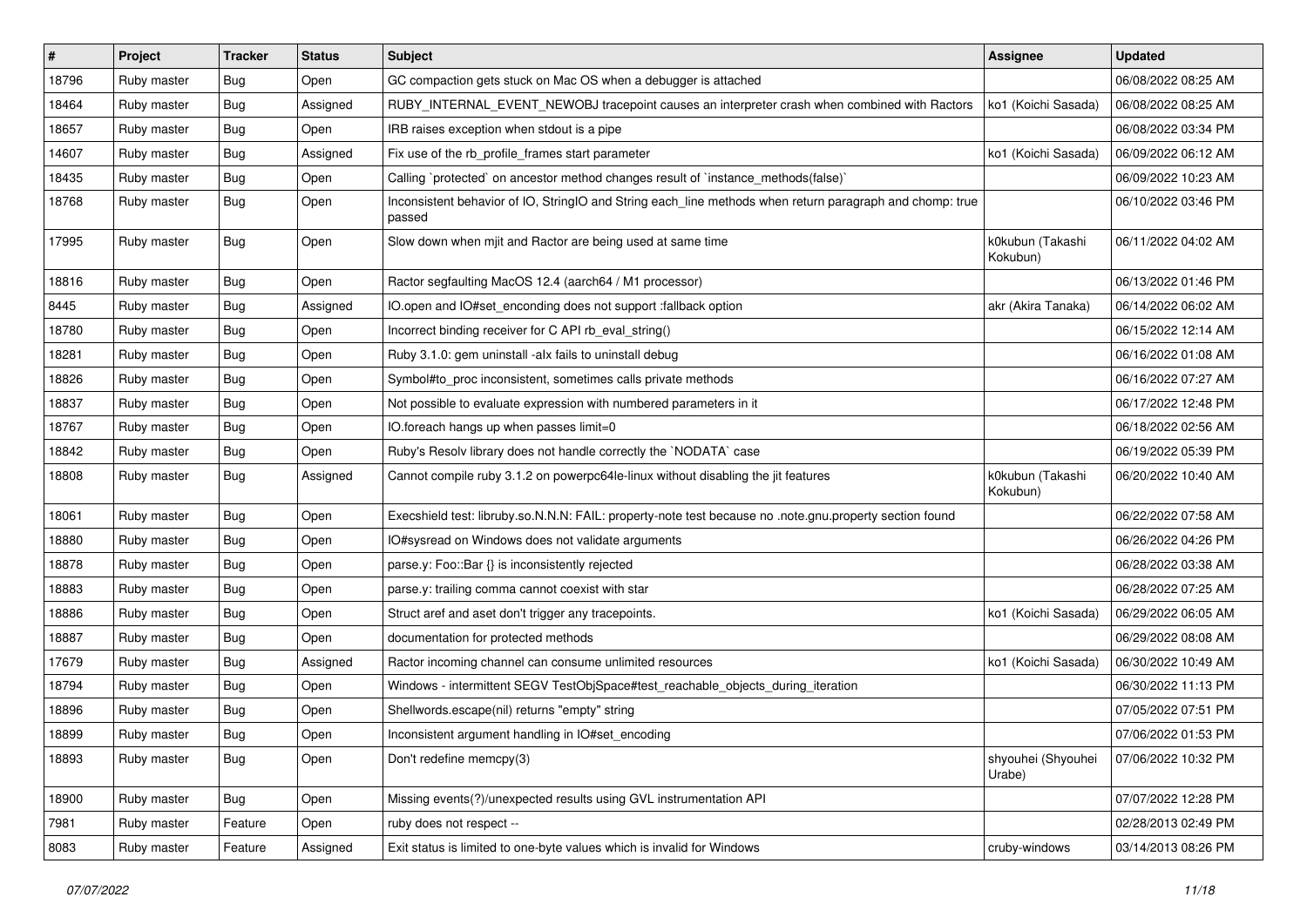| $\sharp$ | Project     | Tracker | <b>Status</b> | <b>Subject</b>                                                                            | Assignee                               | <b>Updated</b>      |
|----------|-------------|---------|---------------|-------------------------------------------------------------------------------------------|----------------------------------------|---------------------|
| 8184     | Ruby master | Feature | Open          | Avoid the creation of meaningless ranges (nil, false, true)                               |                                        | 03/29/2013 11:16 PM |
| 8232     | Ruby master | Feature | Open          | Rudiments of abstract algebra in Ruby                                                     | matz (Yukihiro<br>Matsumoto)           | 04/09/2013 01:47 AM |
| 8223     | Ruby master | Feature | Open          | Make Matrix more omnivorous.                                                              | marcandre<br>(Marc-Andre<br>Lafortune) | 04/09/2013 03:42 AM |
| 8321     | Ruby master | Feature | Open          | Ripper: I would like coordinates for keywords                                             |                                        | 05/10/2013 07:01 PM |
| 8404     | Ruby master | Feature | Open          | virtual, hooked or read only global variabels for ruby only code too                      |                                        | 05/14/2013 09:19 PM |
| 8452     | Ruby master | Feature | Open          | Kernel#otherwise to rewrite code like (obj    default_obj).do_smth                        |                                        | 05/26/2013 08:41 PM |
| 8449     | Ruby master | Feature | Open          | Array#ary_plus always returns an array                                                    | nobu (Nobuyoshi<br>Nakada)             | 06/02/2013 04:23 PM |
| 8478     | Ruby master | Feature | Open          | The hash returned by Enumerable#group_by should have an empty array for its default value | matz (Yukihiro<br>Matsumoto)           | 06/04/2013 03:56 PM |
| 8494     | Ruby master | Feature | Open          | Safe method for defensive copies. alternative to 'dup'                                    |                                        | 06/05/2013 04:26 PM |
| 8506     | Ruby master | Feature | Open          | Object#iter_for / Object#to_iter                                                          |                                        | 06/10/2013 05:21 PM |
| 8598     | Ruby master | Feature | Open          | Expose information whether a timezone offset has been explicitly set on DateTime object   |                                        | 07/03/2013 08:27 PM |
| 8614     | Ruby master | Feature | Open          | Object#singleton_class with a block                                                       |                                        | 07/12/2013 10:14 AM |
| 8688     | Ruby master | Feature | Open          | #sprintf should accept strings as keys                                                    |                                        | 07/26/2013 02:33 AM |
| 8714     | Ruby master | Feature | Open          | Non-interpolated regular expression literal                                               |                                        | 08/02/2013 08:00 PM |
| 8663     | Ruby master | Feature | Open          | Officialy alias ArgumentError to ArgError                                                 | matz (Yukihiro<br>Matsumoto)           | 08/09/2013 07:42 PM |
| 7518     | Ruby master | Feature | Assigned      | Fiddle::Pointer#to_str and Fiddle::Pointer#to_int should be removed                       | tenderlovemaking<br>(Aaron Patterson)  | 08/15/2013 04:56 AM |
| 8786     | Ruby master | Feature | Open          | Process.clock_gettime(:realtime)                                                          |                                        | 08/15/2013 10:33 PM |
| 8827     | Ruby master | Feature | Open          | A method that flips the receiver and the first argument                                   |                                        | 08/29/2013 05:59 AM |
| 8862     | Ruby master | Feature | Open          | getoptlong to accept user-provided commandline                                            |                                        | 09/04/2013 09:53 PM |
| 8967     | Ruby master | Feature | Open          | add uninclude and unextend method                                                         |                                        | 09/30/2013 02:18 PM |
| 8959     | Ruby master | Feature | Assigned      | Allow top level prepend                                                                   | nobu (Nobuyoshi<br>Nakada)             | 10/16/2013 03:22 AM |
| 9070     | Ruby master | Feature | Open          | Introduce `---` as synonym of `end` keyword                                               | matz (Yukihiro<br>Matsumoto)           | 11/02/2013 03:23 AM |
| 9095     | Ruby master | Feature | Open          | Allow `Symbol#to_proc` to take arguments                                                  |                                        | 11/10/2013 04:25 AM |
| 9111     | Ruby master | Feature | Open          | Encoding-free String comparison                                                           |                                        | 11/21/2013 04:35 PM |
| 9174     | Ruby master | Feature | Open          | value receiving block for Hash#has_key?                                                   |                                        | 11/29/2013 06:33 AM |
| 9260     | Ruby master | Feature | Open          | make FileUtils.rm rf raise on errors                                                      |                                        | 12/19/2013 12:27 AM |
| 9445     | Ruby master | Feature | Open          | Support emitting 1.9 Symbol keyword Hash syntax when pretty printing Hashes               |                                        | 01/24/2014 06:01 AM |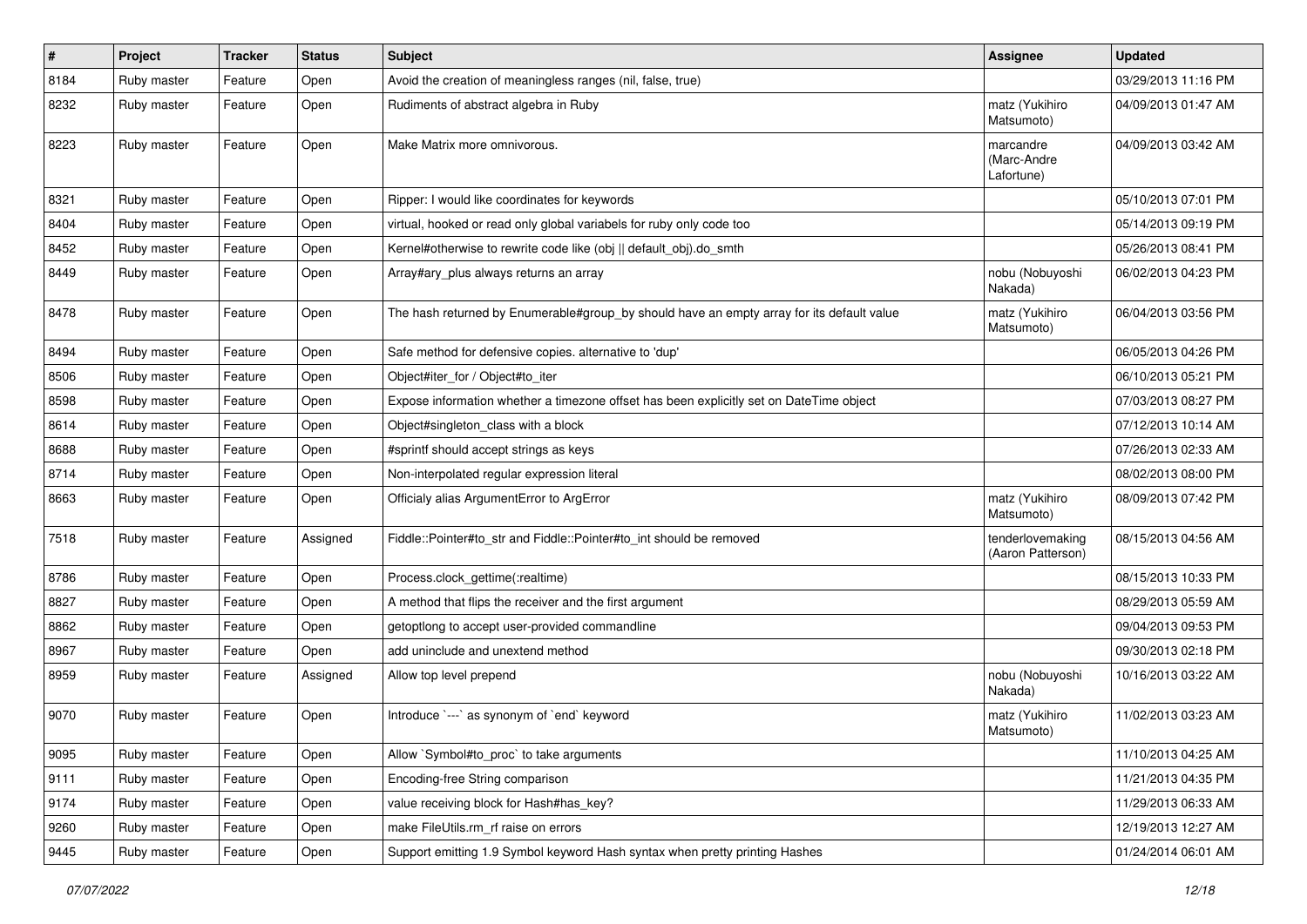| $\vert$ # | Project     | <b>Tracker</b> | <b>Status</b> | <b>Subject</b>                                                                               | Assignee                     | <b>Updated</b>      |
|-----------|-------------|----------------|---------------|----------------------------------------------------------------------------------------------|------------------------------|---------------------|
| 9522      | Ruby master | Feature        | Open          | Float("NaN"), Float("Infinity")                                                              |                              | 02/16/2014 05:36 AM |
| 9553      | Ruby master | Feature        | Open          | Make argument validation routine of a method an object                                       |                              | 02/22/2014 07:58 AM |
| 9556      | Ruby master | Feature        | Open          | Add HTTP#get block functionality to HTTP.get                                                 |                              | 02/23/2014 05:53 AM |
| 9527      | Ruby master | Feature        | Open          | make Net::HTTP.get_print not only to \$stdout but to an IO as a parameter                    |                              | 02/23/2014 06:04 AM |
| 9585      | Ruby master | Feature        | Open          | Add Object#in? to make ruby easier to read                                                   |                              | 03/15/2014 04:49 PM |
| 9667      | Ruby master | Feature        | Open          | Optimization of FILE_and _dir_                                                               |                              | 03/25/2014 04:48 AM |
| 9557      | Ruby master | Feature        | Open          | Enumerator#next and Enumerator#peek with argument                                            |                              | 04/11/2014 07:00 PM |
| 9755      | Ruby master | Feature        | Assigned      | Thread::Backtrace::Location#defined_class                                                    | ko1 (Koichi Sasada)          | 04/18/2014 09:22 AM |
| 9768      | Ruby master | Feature        | Assigned      | Method that is visible only within a certain module/class                                    | matz (Yukihiro<br>Matsumoto) | 04/25/2014 06:43 AM |
| 9784      | Ruby master | Feature        | Open          | Alias URI#merge to URI#join                                                                  |                              | 04/29/2014 05:42 AM |
| 9807      | Ruby master | Feature        | Open          | String.new with block                                                                        |                              | 05/07/2014 05:54 AM |
| 9853      | Ruby master | Feature        | Open          | Please consider quoted generation of hash like in %h( foo bar bee blaa )                     |                              | 05/19/2014 04:43 PM |
| 9871      | Ruby master | Feature        | Open          | load a ruby library which doesn't have extension                                             |                              | 05/28/2014 10:07 AM |
| 9887      | Ruby master | Feature        | Open          | Add uninclude please                                                                         |                              | 05/31/2014 01:33 PM |
| 9909      | Ruby master | Feature        | Open          | why shouldn't constant lookup check the nesting of module's name                             |                              | 06/07/2014 02:18 AM |
| 9929      | Ruby master | Feature        | Open          | add with_default method to Hash                                                              |                              | 06/11/2014 12:08 AM |
| 9953      | Ruby master | Feature        | Open          | set_trace_func values which could be frozen or symbols                                       |                              | 06/19/2014 10:44 PM |
| 10000     | Ruby master | Feature        | Open          | format width and precision with symbol hash                                                  |                              | 07/01/2014 01:25 AM |
| 10051     | Ruby master | Feature        | Open          | nbsp isn't remove with trim                                                                  |                              | 07/17/2014 08:02 AM |
| 10176     | Ruby master | Feature        | Open          | Document how to perform net/http calls in parallel                                           |                              | 08/27/2014 10:46 PM |
| 10215     | Ruby master | Feature        | Open          | prohibit subclassing for classes without allocator in Ruby                                   |                              | 09/08/2014 07:29 AM |
| 10177     | Ruby master | Feature        | Open          | Hash#has_key? and Hash#has_value? should be deprecated                                       |                              | 09/19/2014 06:01 PM |
| 8366      | Ruby master | Feature        | Open          | Exception.message take time to execute depending on the instance variables                   |                              | 09/22/2014 06:41 AM |
| 10305     | Ruby master | Feature        | Open          | Method for resolving all autoload statements / Add warning on autoload when used with chroot |                              | 09/29/2014 02:05 PM |
| 10308     | Ruby master | Feature        | Open          | Pipes in Ruby                                                                                |                              | 09/30/2014 11:21 PM |
| 10331     | Ruby master | Feature        | Open          | String#to_r to recognize negative denominators                                               |                              | 10/06/2014 02:44 PM |
| 10332     | Ruby master | Feature        | Open          | Rational literal for mixed fractions                                                         |                              | 10/06/2014 02:55 PM |
| 10343     | Ruby master | Feature        | Open          | Postfix notations for 'when' and 'else' inside 'case' statement                              |                              | 10/08/2014 05:25 PM |
| 10366     | Ruby master | Feature        | Open          | New inspection form for rational                                                             |                              | 10/11/2014 12:50 AM |
| 10327     | Ruby master | Feature        | Open          | Bool/False/True module for '==='                                                             |                              | 10/15/2014 02:42 PM |
| 10404     | Ruby master | Feature        | Open          | Allow individual finalizers to be removed with ObjectSpace.undefine finalizer                | matz (Yukihiro<br>Matsumoto) | 10/20/2014 08:14 AM |
| 10425     | Ruby master | Feature        | Open          | A predicate method to tell if a number is near another                                       |                              | 10/26/2014 01:47 AM |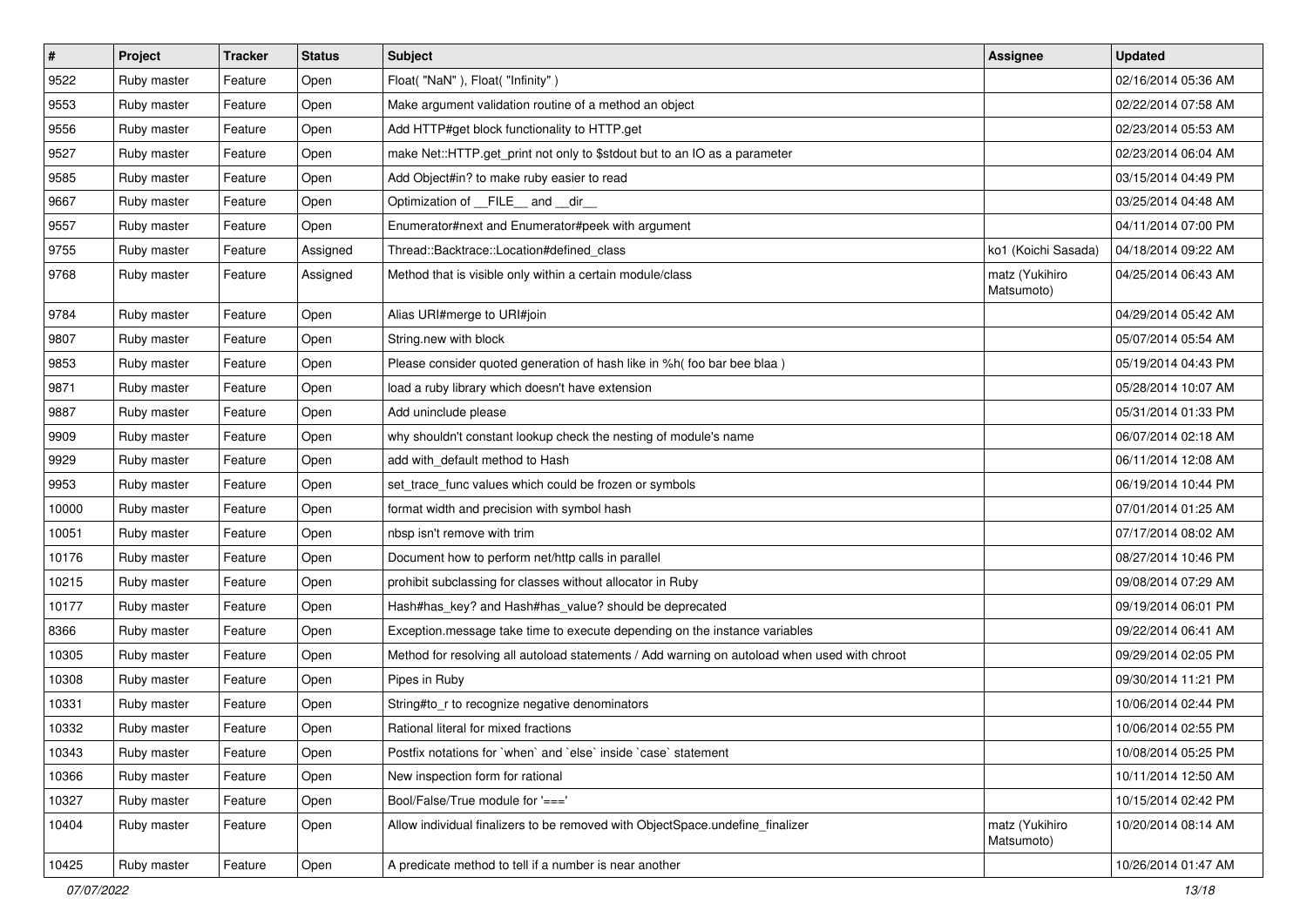| $\vert$ # | Project     | <b>Tracker</b> | <b>Status</b> | <b>Subject</b>                                                                                                          | <b>Assignee</b>              | <b>Updated</b>      |
|-----------|-------------|----------------|---------------|-------------------------------------------------------------------------------------------------------------------------|------------------------------|---------------------|
| 9816      | Ruby master | Feature        | Assigned      | 00000000000000000000                                                                                                    | matz (Yukihiro<br>Matsumoto) | 10/28/2014 08:29 AM |
| 10391     | Ruby master | Feature        | Open          | Provide %eISO-8859-1'string \xAA literal' string literals with explicit encoding                                        |                              | 10/28/2014 10:27 AM |
| 10455     | Ruby master | Feature        | Open          | [PATCH 0/n] Combine interface for creating new matrix                                                                   |                              | 10/29/2014 10:17 PM |
| 10474     | Ruby master | Feature        | Open          | [PATCH 1/1] Refactoring math.c (Combined some macros into one macro)                                                    |                              | 11/10/2014 10:29 PM |
| 10175     | Ruby master | Feature        | Open          | There's no reason to prefer Proc.new over Kernel#proc anymore                                                           |                              | 11/10/2014 11:07 PM |
| 10386     | Ruby master | Feature        | Open          | [PATCH 3/3] There is little possibility of using m_sqrt at complex.c                                                    |                              | 11/10/2014 11:10 PM |
| 10505     | Ruby master | Feature        | Open          | [PATCH 2/n] DDDDDDDD./Object#eql? with block. (ja/en)                                                                   |                              | 11/13/2014 05:52 PM |
| 10426     | Ruby master | Feature        | Open          | A predicate to express congruence                                                                                       |                              | 11/14/2014 02:11 AM |
| 10552     | Ruby master | Feature        | Open          | [PATCH] Add Enumerable#frequencies and Enumerable#relative_frequencies                                                  |                              | 11/30/2014 11:56 AM |
| 8566      | Ruby master | Feature        | Open          | [PATCH] Allow to configure additional preludes                                                                          |                              | 12/10/2014 01:13 PM |
| 10589     | Ruby master | Feature        | Open          | [TracePoint API] Make THREAD_{BEGIN, END} events return some context information                                        |                              | 12/11/2014 04:27 PM |
| 10574     | Ruby master | Feature        | Open          | Add String#Ichomp and String.Ichomp!                                                                                    | matz (Yukihiro<br>Matsumoto) | 12/15/2014 04:34 PM |
| 10645     | Ruby master | Feature        | Open          | Consider adding support of .first to MatchData object like MatchData[0]                                                 |                              | 12/25/2014 06:50 AM |
| 10683     | Ruby master | Feature        | Open          | fix inconsistent behavior of Kernel.Hash()                                                                              |                              | 01/02/2015 06:00 AM |
| 10663     | Ruby master | Feature        | Open          | Consider adding support for String input to File. methods                                                               |                              | 01/05/2015 12:47 AM |
| 10701     | Ruby master | Feature        | Open          | Class: Array 2 New methods                                                                                              |                              | 01/08/2015 07:21 AM |
| 10729     | Ruby master | Feature        | Open          | Array method to subtract in place                                                                                       |                              | 01/11/2015 02:29 PM |
| 10728     | Ruby master | Feature        | Open          | Warning for Fixnum#size to use RbConfig::SIZEOF['long']                                                                 |                              | 01/11/2015 04:23 PM |
| 10481     | Ruby master | Feature        | Assigned      | Add "if" and "unless" clauses to rescue statements                                                                      | matz (Yukihiro<br>Matsumoto) | 01/18/2015 02:46 PM |
| 10770     | Ruby master | Feature        | Open          | chr and ord behavior for ill-formed byte sequences and surrogate code points                                            |                              | 01/22/2015 10:19 AM |
| 10255     | Ruby master | Feature        | Open          | Math.log: check domain of base argument                                                                                 |                              | 01/27/2015 02:32 AM |
| 10726     | Ruby master | Feature        | Open          | [PATCH 4/4] * New methods: Set#power                                                                                    |                              | 01/28/2015 07:48 AM |
| 8564      | Ruby master | Feature        | Open          | Extend Module#attr methods                                                                                              |                              | 02/05/2015 07:39 PM |
| 10851     | Ruby master | Feature        | Open          | Introduce Regexp#fetch                                                                                                  |                              | 02/13/2015 11:15 AM |
| 10879     | Ruby master | Feature        | Open          | UnboundMethod#to_proc                                                                                                   |                              | 02/21/2015 07:56 PM |
| 10869     | Ruby master | Feature        | Open          | Add support for option to pre-compile Ruby files                                                                        |                              | 02/23/2015 11:08 AM |
| 10882     | Ruby master | Feature        | Open          | Provide Levenshtein distance implementation as part of stdlib                                                           |                              | 02/26/2015 03:56 PM |
| 10927     | Ruby master | Feature        | Open          | [PATCH] Add default empty string to string replacements                                                                 |                              | 03/04/2015 10:49 AM |
| 10863     | Ruby master | Feature        | Open          | allow protected class methods to be callable from instance methods                                                      |                              | 04/01/2015 06:11 PM |
| 11028     | Ruby master | Feature        | Assigned      | standalone running single file ( zipped archives of ruby code) running **without installation** using "gem<br>install " | matz (Yukihiro<br>Matsumoto) | 04/04/2015 01:44 AM |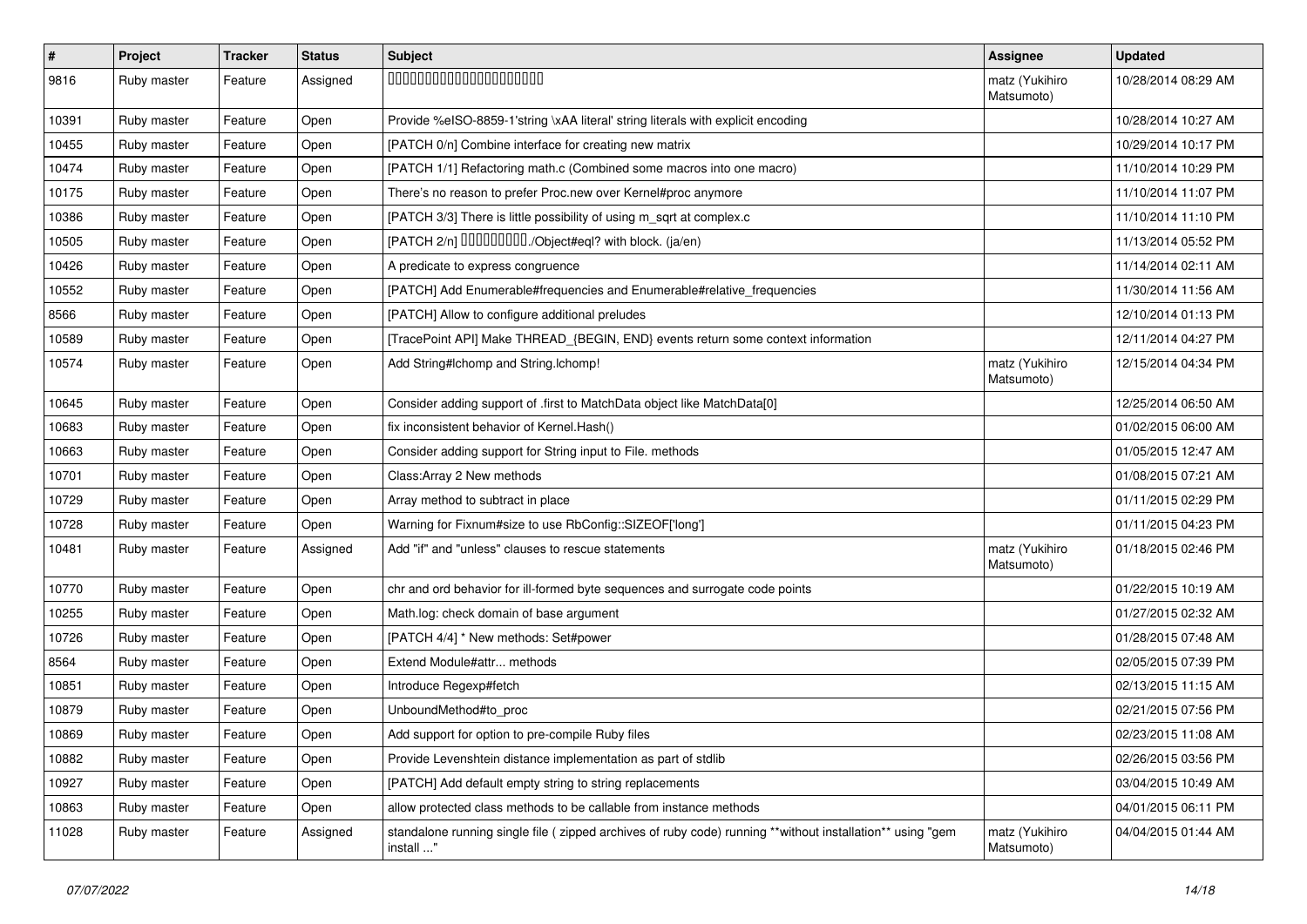| #     | Project     | <b>Tracker</b> | <b>Status</b> | Subject                                                                                                                                    | <b>Assignee</b>              | <b>Updated</b>      |
|-------|-------------|----------------|---------------|--------------------------------------------------------------------------------------------------------------------------------------------|------------------------------|---------------------|
| 10152 | Ruby master | Feature        | Open          | String#strip doesn't remove non-breaking space                                                                                             |                              | 04/12/2015 07:36 PM |
| 11122 | Ruby master | Feature        | Open          | exception-free non-blocking Queue/SizedQueue operations                                                                                    | matz (Yukihiro<br>Matsumoto) | 05/06/2015 08:53 PM |
| 9725  | Ruby master | Feature        | Open          | Do not inspect NameError target object unless verbose                                                                                      |                              | 05/08/2015 02:18 AM |
| 11148 | Ruby master | Feature        | Open          | Add a way to require files, but not raise an exception when the file isn't found                                                           |                              | 05/13/2015 05:57 PM |
| 10782 | Ruby master | Feature        | Assigned      | Patch: Add constants for BigDecimal for ZERO, ONE, TEN                                                                                     | mrkn (Kenta Murata)          | 05/21/2015 08:13 AM |
| 10459 | Ruby master | Feature        | Assigned      | [PATCH] rfc3339 method for Time                                                                                                            | akr (Akira Tanaka)           | 05/21/2015 08:14 AM |
| 10932 | Ruby master | Feature        | Open          | Enabling allocation tracing as early as possible                                                                                           | ko1 (Koichi Sasada)          | 06/13/2015 07:54 AM |
| 11292 | Ruby master | Feature        | Open          | objspace: Dump type of special consts                                                                                                      | tmm1 (Aman<br>Karmani)       | 06/22/2015 04:22 AM |
| 11299 | Ruby master | Feature        | Open          | [PATCH] use Array instead of custom struct for generic ivars                                                                               | normalperson (Eric<br>Wong)  | 06/24/2015 12:38 AM |
| 11305 | Ruby master | Feature        | Open          | [ipaddr] include the IP address in question within the InvalidAddressError exception message                                               |                              | 06/25/2015 04:25 AM |
| 11307 | Ruby master | Feature        | Open          | exception-free non-blocking Queue#pop                                                                                                      | matz (Yukihiro<br>Matsumoto) | 06/25/2015 11:06 PM |
| 11315 | Ruby master | Feature        | Open          | [PATCH] Add Array#^ for parity with other set-like operations.                                                                             |                              | 06/29/2015 05:05 AM |
| 10585 | Ruby master | Feature        | Open          | struct: speedup struct.attr = $v$ for first 10 attributes and struct[:attr] for big structs                                                |                              | 06/30/2015 08:18 PM |
| 11312 | Ruby master | Feature        | Open          | Add Resolv::DNS::Resource::IN::SPF                                                                                                         | akr (Akira Tanaka)           | 07/01/2015 03:26 AM |
| 11309 | Ruby master | Feature        | Open          | Iterator over string matches                                                                                                               |                              | 07/01/2015 08:35 AM |
| 11323 | Ruby master | Feature        | Open          | Documentation update on how uniq works / guarantee of order                                                                                |                              | 07/02/2015 03:34 AM |
| 9918  | Ruby master | Feature        | Open          | Exception#cause should be shown in output and #inspect                                                                                     |                              | 07/13/2015 02:32 PM |
| 11347 | Ruby master | Feature        | Open          | Errors with cause not reported properly to console                                                                                         |                              | 07/15/2015 04:39 PM |
| 10949 | Ruby master | Feature        | Open          | Time is WB unprotected                                                                                                                     |                              | 07/23/2015 05:55 PM |
| 11429 | Ruby master | Feature        | Open          | Local variable assignment via regex ===                                                                                                    |                              | 08/10/2015 11:26 PM |
| 11390 | Ruby master | Feature        | Open          | Allow symbols starting with numbers                                                                                                        | matz (Yukihiro<br>Matsumoto) | 08/14/2015 05:23 AM |
| 11446 | Ruby master | Feature        | Open          | Possible work around for the requirement to supplying arguments like this: .map(&:method, <arguments>)</arguments>                         |                              | 08/14/2015 04:40 PM |
| 11475 | Ruby master | Feature        | Open          | <b>AST</b> transforms                                                                                                                      |                              | 08/21/2015 11:14 AM |
| 8437  | Ruby master | Feature        | Open          | custom operators, unicode                                                                                                                  |                              | 08/30/2015 03:05 AM |
| 11507 | Ruby master | Feature        | Open          | Net::HTTP should use TCP_CORK or TCP_NOPUSH to avoid fragmenting packets                                                                   |                              | 09/04/2015 09:47 AM |
| 9830  | Ruby master | Feature        | Assigned      | Support for GOST private/public keys                                                                                                       |                              | 09/13/2015 03:10 AM |
| 6047  | Ruby master | Feature        | Assigned      | read_all: Grow buffer exponentially in generic case                                                                                        |                              | 09/13/2015 03:19 AM |
| 6133  | Ruby master | Feature        | Assigned      | SSLSocketDshutdownDDDD                                                                                                                     |                              | 09/13/2015 03:22 AM |
| 10179 | Ruby master | Feature        | Open          | Net::HTTP::Get.new("https://google.com").basic_auth(user_name, password) should throw exception<br>stating the need to set use_ssl to true |                              | 09/13/2015 03:25 AM |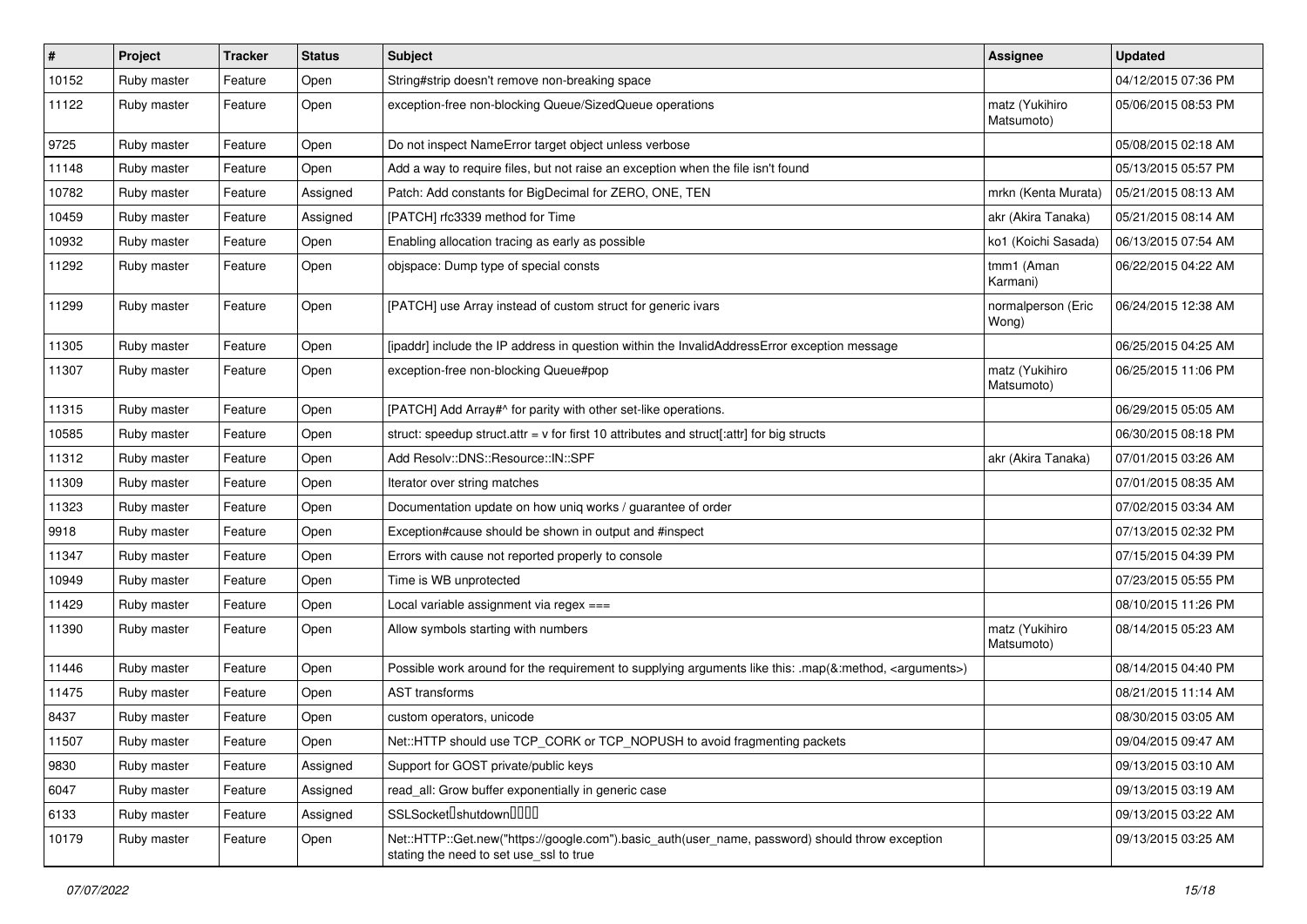| #     | Project     | <b>Tracker</b> | <b>Status</b> | <b>Subject</b>                                                                               | <b>Assignee</b>              | <b>Updated</b>      |
|-------|-------------|----------------|---------------|----------------------------------------------------------------------------------------------|------------------------------|---------------------|
| 9613  | Ruby master | Feature        | Open          | Warn about unsafe ossl ciphers                                                               |                              | 09/13/2015 03:27 AM |
| 10519 | Ruby master | Feature        | Open          | <b>TLS Renegotiation</b>                                                                     |                              | 09/13/2015 03:29 AM |
| 11518 | Ruby master | Feature        | Open          | Queue enhancement - promote! and promote_all!                                                | matz (Yukihiro<br>Matsumoto) | 09/17/2015 08:40 PM |
| 11517 | Ruby master | Feature        | Open          | Queue enhancement - conditional pop                                                          | matz (Yukihiro<br>Matsumoto) | 09/17/2015 09:02 PM |
| 11577 | Ruby master | Feature        | Open          | Add encodeURIComponent compatible API for URI                                                |                              | 10/09/2015 01:40 PM |
| 11583 | Ruby master | Feature        | Open          | Add File#unlink                                                                              |                              | 10/12/2015 05:40 AM |
| 11597 | Ruby master | Feature        | Open          | Add Linux-specific setfsuid(2)/setfsgid(2)                                                   |                              | 10/15/2015 10:08 PM |
| 11415 | Ruby master | Feature        | Open          | autoload with a Proc                                                                         |                              | 10/21/2015 08:38 PM |
| 10181 | Ruby master | Feature        | Open          | New method File.openat()                                                                     |                              | 10/22/2015 12:12 PM |
| 11629 | Ruby master | Feature        | Open          | Implement Enhanced Mail System Status Codes (rfc1893)                                        |                              | 10/28/2015 10:38 AM |
| 11634 | Ruby master | Feature        | Open          | [PATCH] variable.c (rb_global_tbl): convert to id_table                                      |                              | 10/29/2015 08:11 PM |
| 6769  | Ruby master | Feature        | Assigned      | rbinstall.rb: install both src and batch files separetely                                    | nobu (Nobuyoshi<br>Nakada)   | 10/30/2015 12:38 PM |
| 11670 | Ruby master | Feature        | Open          | Show warning to make nested def obsolete                                                     | nobu (Nobuyoshi<br>Nakada)   | 11/09/2015 07:40 AM |
| 11694 | Ruby master | Feature        | Open          | Numeric#nonpositive?, nonnegative?                                                           |                              | 11/16/2015 12:56 AM |
| 11700 | Ruby master | Feature        | Open          | positive flags for reverse lookup to socket                                                  |                              | 11/17/2015 02:48 AM |
| 11710 | Ruby master | Feature        | Open          | [PATCH] Replace Set#merge with Set#merge! and make Set#merge non-mutating.                   | knu (Akinori MUSHA)          | 11/18/2015 07:28 PM |
| 11723 | Ruby master | Feature        | Open          | CGI library should give access to raw request body                                           |                              | 11/20/2015 07:06 PM |
| 11630 | Ruby master | Feature        | Open          | possibility to serialize Proc or Lambda                                                      |                              | 11/23/2015 01:34 PM |
| 11599 | Ruby master | Feature        | Open          | Dump entries of hash in ObjectSpace                                                          | tmm1 (Aman<br>Karmani)       | 11/24/2015 05:52 PM |
| 11588 | Ruby master | Feature        | Open          | Implement structured warnings                                                                |                              | 12/06/2015 08:48 PM |
| 11786 | Ruby master | Feature        | Open          | [PATCH] micro-optimize case dispatch even harder                                             |                              | 12/09/2015 09:58 AM |
| 11781 | Ruby master | Feature        | Open          | Would it be possible to alias .prepend() towards .unshift() for class Array by default?      |                              | 12/09/2015 12:46 PM |
| 11796 | Ruby master | Feature        | Open          | [PATCH] Refactor reduce call get_stat()                                                      |                              | 12/09/2015 02:33 PM |
| 11690 | Ruby master | Feature        | Open          | Update Hash during multiple assignment                                                       |                              | 12/10/2015 12:26 PM |
| 8544  | Ruby master | I Feature      | Open          | OpenURI should open 'file://' URIs                                                           |                              | 12/12/2015 04:30 PM |
| 11817 | Ruby master | Feature        | Open          | map.parallel                                                                                 |                              | 12/15/2015 04:28 AM |
| 10251 | Ruby master | Feature        | Open          | URI: Support wildcards (globbing) in no_proxy                                                |                              | 12/16/2015 05:22 AM |
| 8839  | Ruby master | Feature        | Assigned      | Class and module should return the class or module that was opened                           | matz (Yukihiro<br>Matsumoto) | 12/28/2015 08:36 AM |
| 10168 | Ruby master | Feature        | Open          | Native Object#inspect method should single quote strings that don't need to be double quoted |                              | 01/01/2016 08:27 PM |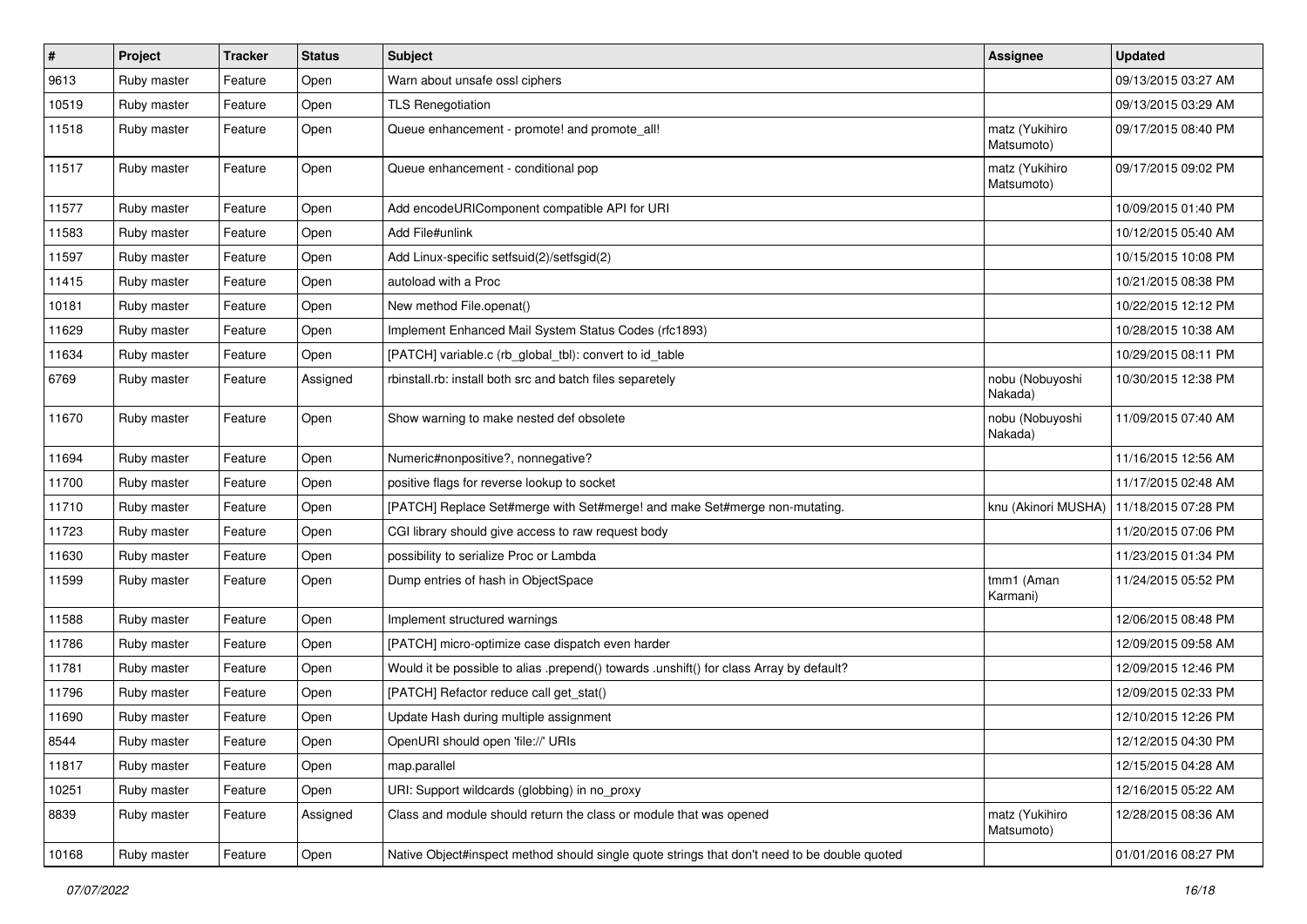| $\vert$ # | Project     | <b>Tracker</b> | <b>Status</b> | <b>Subject</b>                                                                               | <b>Assignee</b>              | <b>Updated</b>      |
|-----------|-------------|----------------|---------------|----------------------------------------------------------------------------------------------|------------------------------|---------------------|
| 11939     | Ruby master | Feature        | Open          | Syntax sugar to apply a method replace a variable                                            |                              | 01/04/2016 09:49 AM |
| 11987     | Ruby master | Feature        | Open          | daemons can't show the backtrace of rb_bug                                                   |                              | 01/13/2016 10:58 AM |
| 11550     | Ruby master | Feature        | Open          | Current behaviour of super() is dangerous in the presence of more than one included modules. |                              | 01/20/2016 08:44 AM |
| 12006     | Ruby master | Feature        | Open          | return IO object from IO#print, IO#puts, IO#close_read, IO#close_write,                      |                              | 01/21/2016 12:42 PM |
| 11100     | Ruby master | Feature        | Open          | Permit multiple captures with String[Regexp, ]                                               |                              | 01/24/2016 08:42 AM |
| 12017     | Ruby master | Feature        | Open          | [PATCH] dedupe string keys from Marshal.load                                                 |                              | 01/25/2016 09:02 AM |
| 11181     | Ruby master | Feature        | Open          | Add a line directive to Ruby                                                                 | matz (Yukihiro<br>Matsumoto) | 01/26/2016 02:04 AM |
| 12023     | Ruby master | Feature        | Open          | Allow ivars to be used as method arguments                                                   |                              | 01/27/2016 09:58 AM |
| 10658     | Ruby master | Feature        | Open          | ThreadGroup local variables                                                                  |                              | 01/28/2016 07:20 AM |
| 11917     | Ruby master | Feature        | Open          | Add Range#length as an alias for size                                                        |                              | 01/30/2016 07:01 AM |
| 12059     | Ruby master | Feature        | Open          | 'Array#single?', 'Hash#single?'                                                              |                              | 02/10/2016 04:02 AM |
| 12041     | Ruby master | Feature        | Open          | Change the initializer of NameError to take a receiver as the third argument                 |                              | 02/12/2016 05:37 AM |
| 12064     | Ruby master | Feature        | Open          | Make creation of enc/unicode/casefold.h automatic again                                      | nobu (Nobuyoshi<br>Nakada)   | 02/12/2016 06:13 AM |
| 10793     | Ruby master | Feature        | Open          | Infrastructure/Release-Management: Sign releases                                             |                              | 02/12/2016 09:20 PM |
| 12034     | Ruby master | Feature        | Open          | RegExp does not respect file encoding directive                                              |                              | 02/13/2016 06:41 PM |
| 12083     | Ruby master | Feature        | Open          | \$_ and \$~ by Binding#local_variable_{get,set}                                              |                              | 02/18/2016 04:35 AM |
| 11361     | Ruby master | Feature        | Open          | proposal for easy method to nil-guard for generated variable name.                           |                              | 02/21/2016 12:01 PM |
| 12114     | Ruby master | Feature        | Open          | \$VERBOSE = true is being ignored                                                            |                              | 02/26/2016 02:00 PM |
| 12113     | Ruby master | Feature        | Open          | Global method inside Delegator causes NameError                                              |                              | 03/01/2016 01:58 AM |
| 12110     | Ruby master | Feature        | Open          | Create a method to avoid vacuous truth?                                                      |                              | 03/12/2016 08:01 AM |
| 12165     | Ruby master | Feature        | Open          | Hash#first, Hash#last                                                                        |                              | 03/12/2016 10:55 AM |
| 12141     | Ruby master | Feature        | Open          | send and send                                                                                |                              | 03/14/2016 01:32 AM |
| 12129     | Ruby master | Feature        | Open          | syntactic sugar for dynamic method dispatch `object_expression:method_name_expression(1, 2)` |                              | 03/14/2016 01:35 AM |
| 12134     | Ruby master | Feature        | Open          | Comparison between 'true' and 'false'                                                        |                              | 03/15/2016 12:41 PM |
| 12173     | Ruby master | Feature        | Open          | Time#till now`                                                                               |                              | 03/16/2016 10:19 AM |
| 12094     | Ruby master | Feature        | Open          | parameterized property assignment: $o.prop(arg) = 1$                                         |                              | 03/17/2016 07:05 AM |
| 12116     | Ruby master | Feature        | Open          | Fixnum#divmod`, `Bignum#divmod` with multiple arguments                                      |                              | 03/21/2016 02:00 PM |
| 12214     | Ruby master | Feature        | Open          | Inconsistent behaviour and lack of warnings/errors when referencing duplicated _variables    |                              | 03/24/2016 04:58 PM |
| 12211     | Ruby master | Feature        | Open          | introduce Date#first of month and Date#last of month                                         |                              | 03/26/2016 12:58 AM |
| 12247     | Ruby master | Feature        | Open          | accept multiple arguments at Array#delete                                                    |                              | 04/04/2016 10:16 PM |
| 12262     | Ruby master | Feature        | Open          | Anti-loop                                                                                    |                              | 04/09/2016 05:30 AM |
| 12272     | Ruby master | Feature        | Open          | Accepting HTML entity name in string literal                                                 |                              | 04/13/2016 05:16 AM |